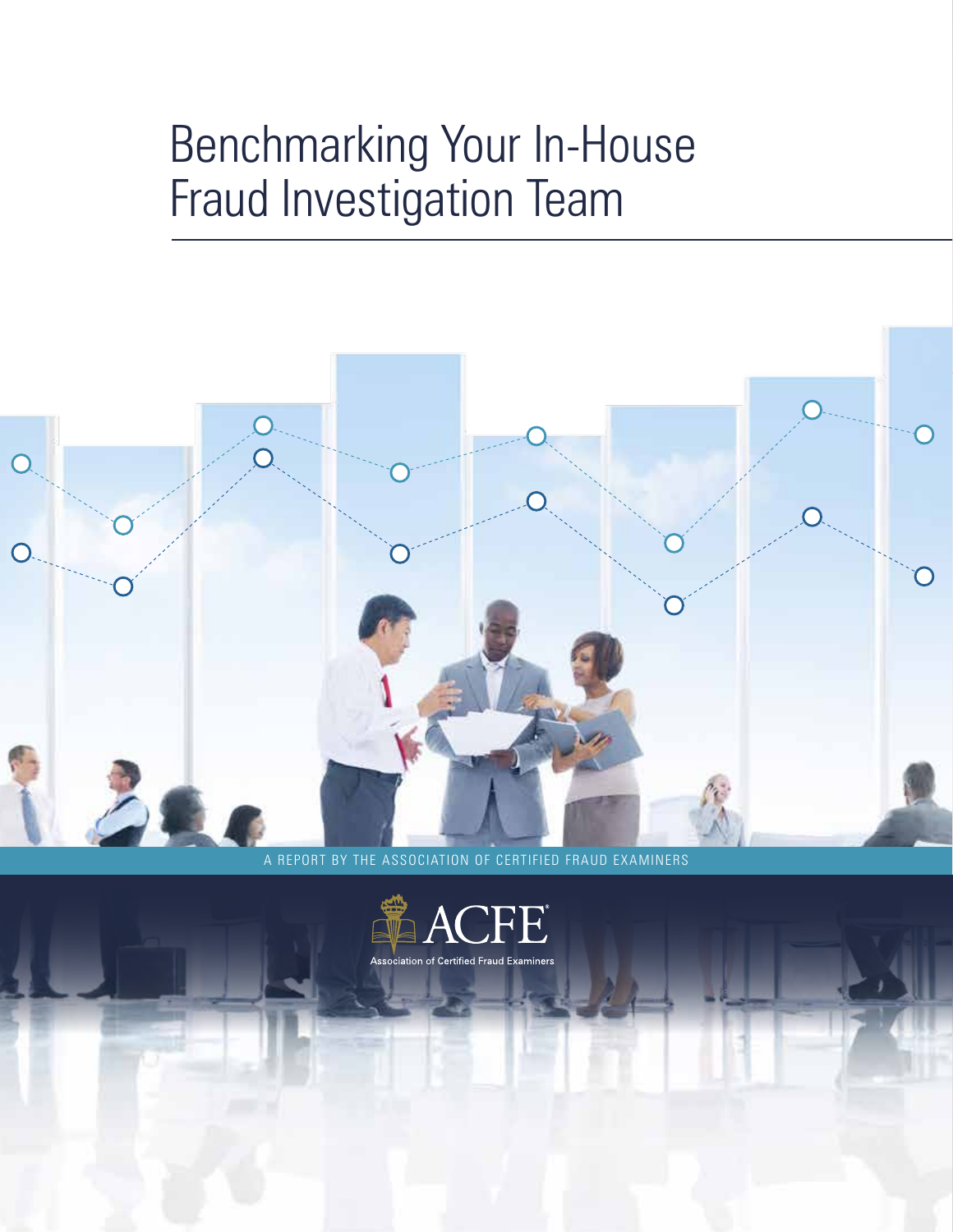# Contents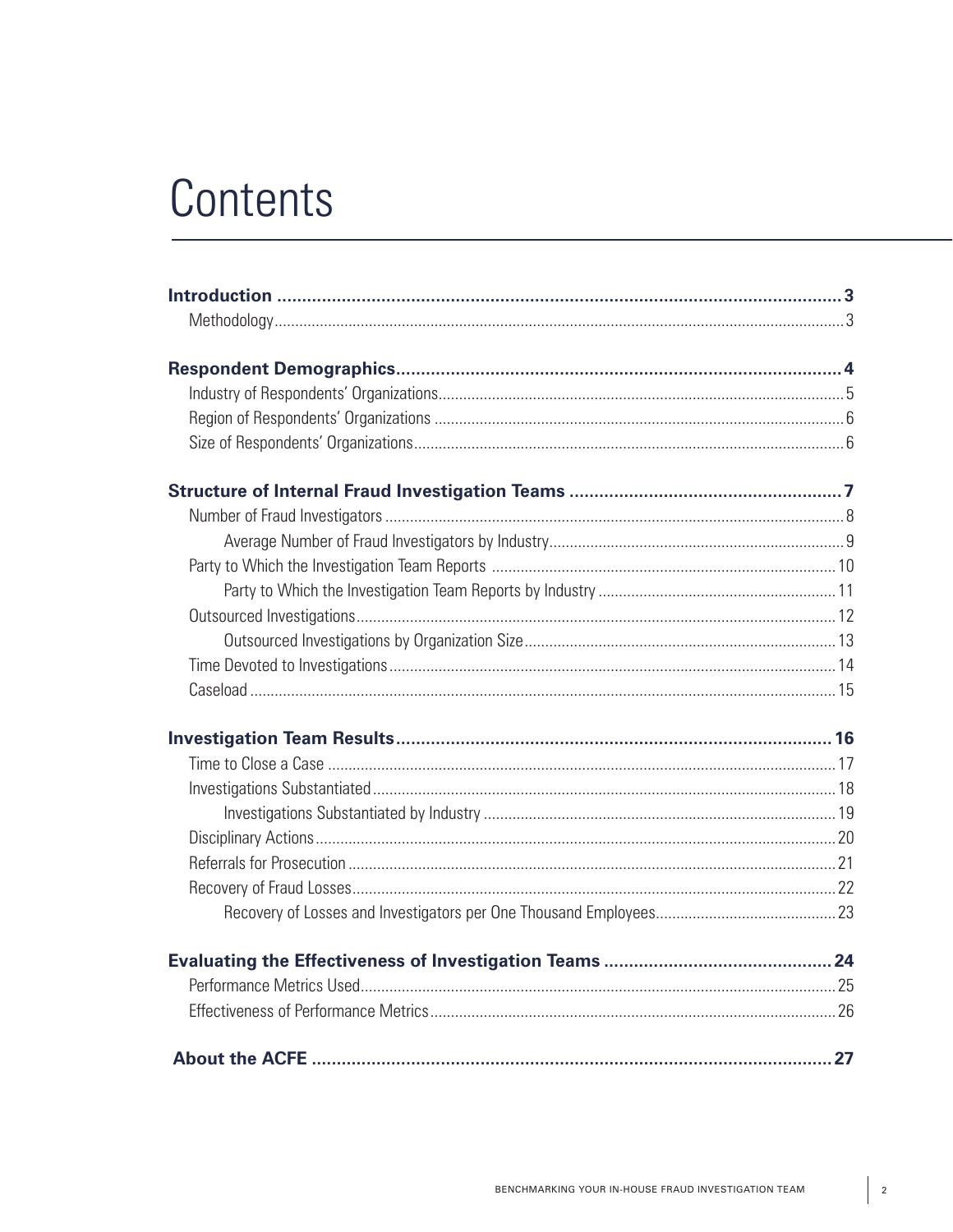# <span id="page-2-0"></span>Introduction



# **METHODOLOGY**

Every type of department can benefit from a comparison of its structure, resources, and performance to those at similar organizations; internal fraud investigation departments are no exception. Often, when evaluating a fraud investigation team, management has to rely primarily on the organization's own historical data. And organizations that decide to establish new fraud teams might have very little data to guide them.

To address the lack of available benchmarking information for internal fraud investigation departments, we collected data about our members' internal investigation teams and analyzed how they are structured and how they performed, as well as how they measured their own effectiveness. While the circumstances and needs of every organization differ, our hope is that this report assists our members and others in creating or implementing changes to their internal fraud investigation teams.

Our survey was open to all ACFE members who work as part of an in-house team that performs fraud examinations for their employing organization. Survey responses were collected anonymously. We received a total of 1,118 survey responses, 828 of which were usable for purposes of our study. All analyses contained in this report are based on those qualifying responses that provided answers to the relevant survey question(s).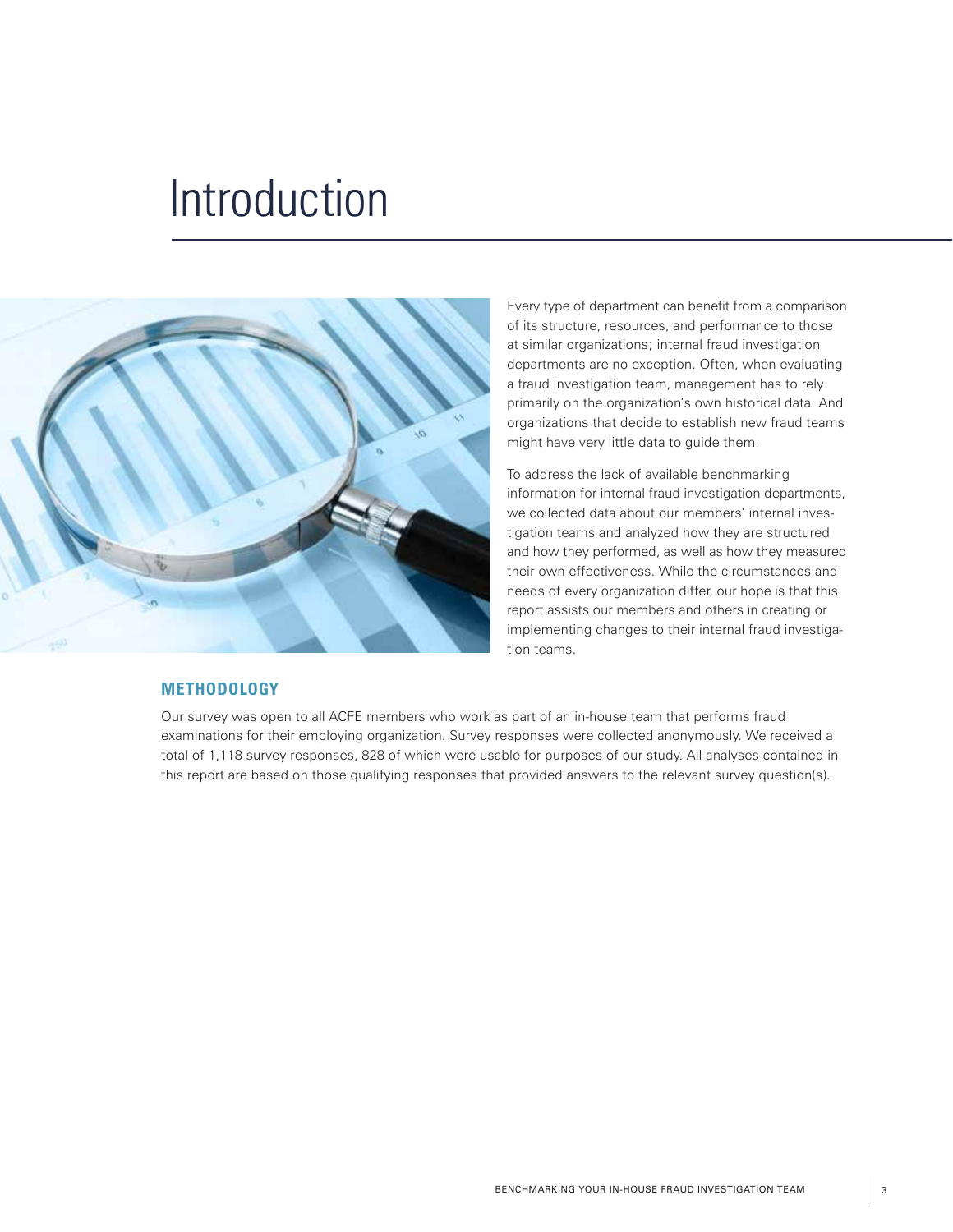# <span id="page-3-0"></span>Respondent Demographics

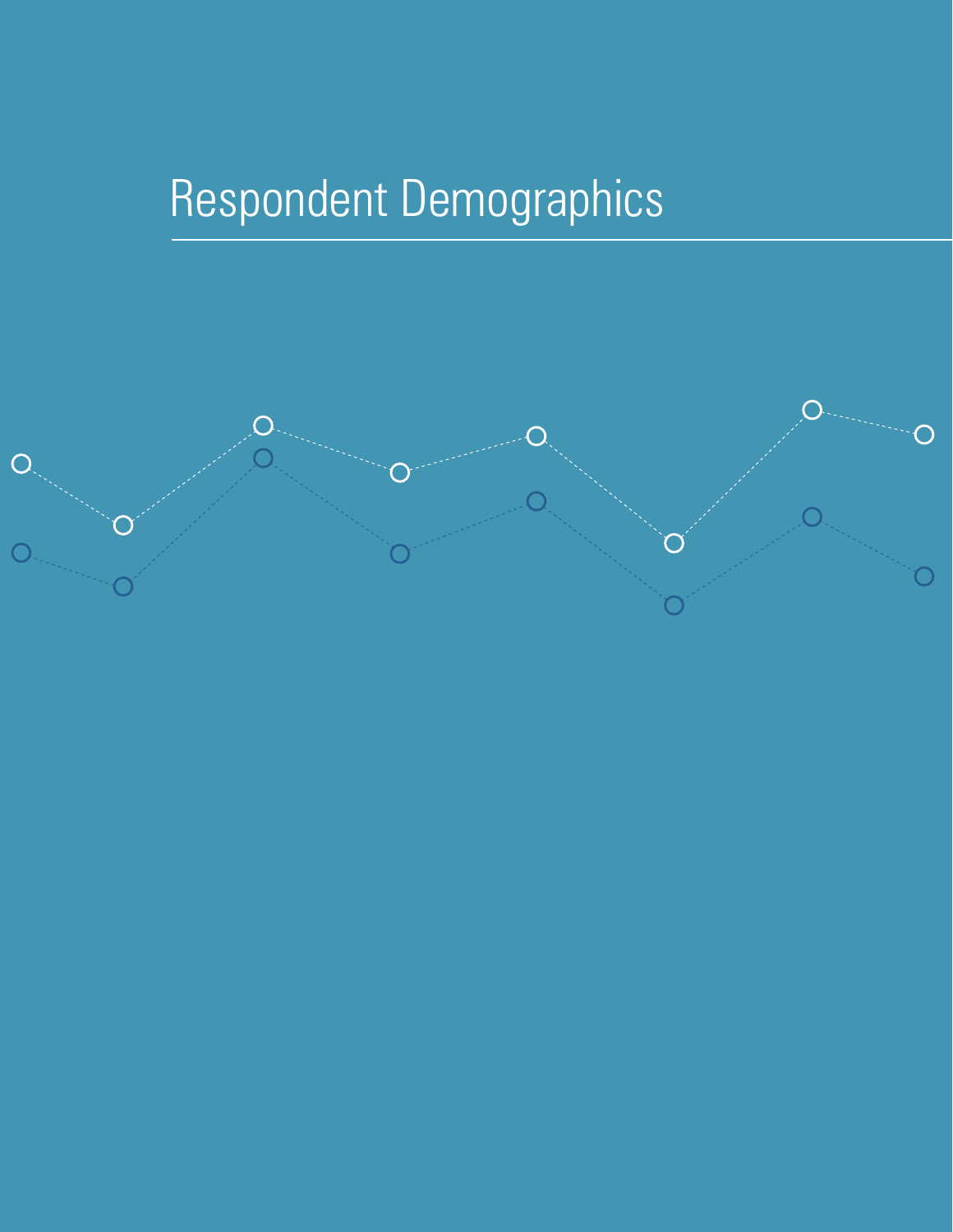<span id="page-4-0"></span>*To provide context for the overall results of our study, the following charts illustrate basic information about survey respondents' organizations.*

### **INDUSTRY OF RESPONDENTS' ORGANIZATIONS**

Figure 1 shows the percentage of respondents by industry. Organizations in banking and financial services were most highly represented, followed by government/public administration and insurance. To help identify specific trends in investigation teams, several analyses in this report are broken down by industry.



#### **Figure 1:** Industry of Organizations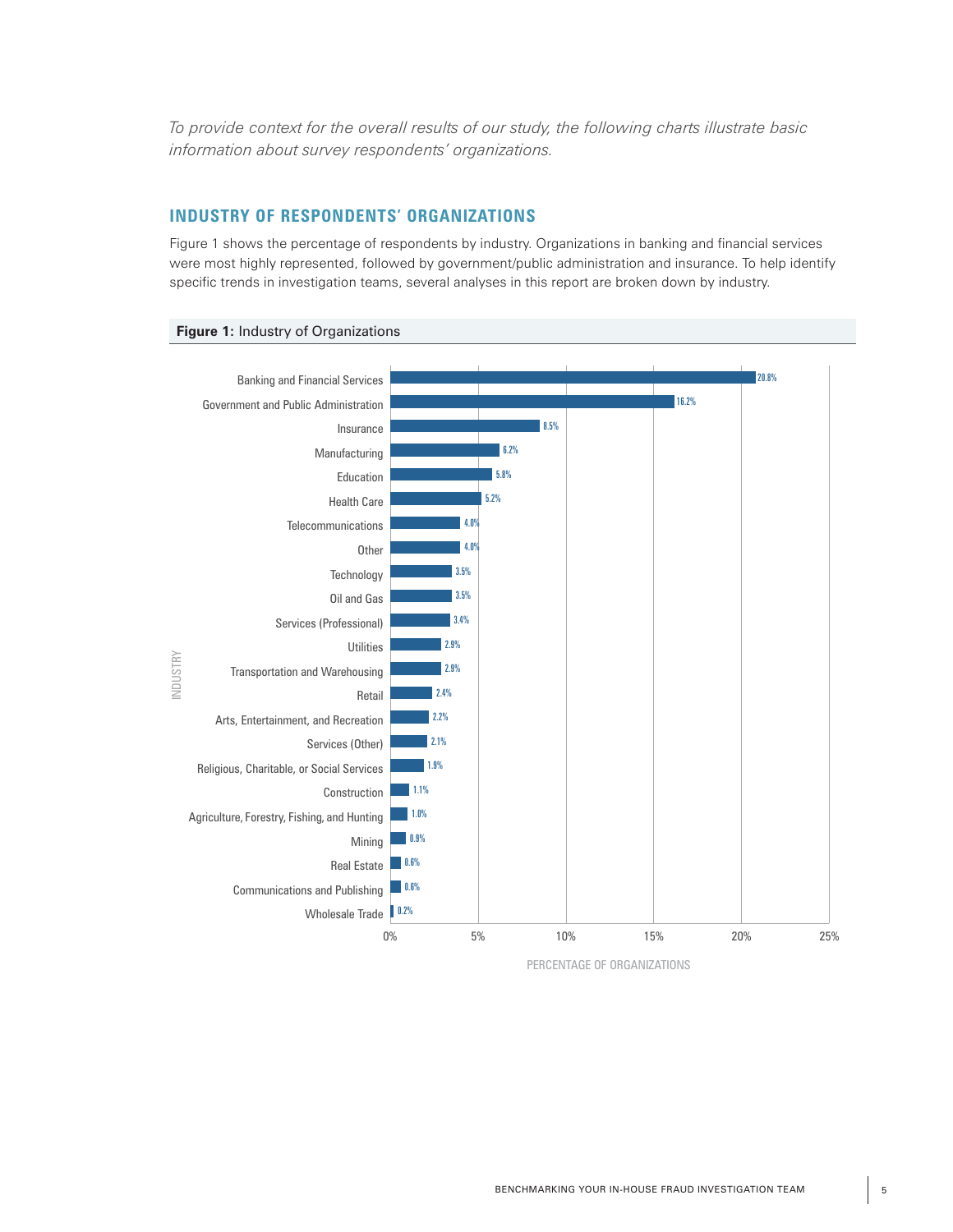#### <span id="page-5-0"></span>**REGION OF RESPONDENTS' ORGANIZATIONS**

As shown in Figure 2, 56.3 percent of the investigation teams in our study were part of organizations in the United States and Canada. The second-highest region was Sub-Saharan Africa (13.4 percent), followed by Western Europe (11.5 percent).



#### **Figure 2:** Region of Organizations

# **SIZE OF RESPONDENTS' ORGANIZATIONS**

Internal fraud investigation teams require resources, so it is usually mid-size and large organizations (based on number of employees) that are able to maintain them. Figure 3 shows the percentage of organizations represented in our study based on staff size. Of these organizations, 7.2 percent had fewer than 100 employees, while 19.4 had 100 to 999 employees, 39.1 percent had 1,000 to 9,999 employees, and 34.3 percent had 10,000 or more employees.

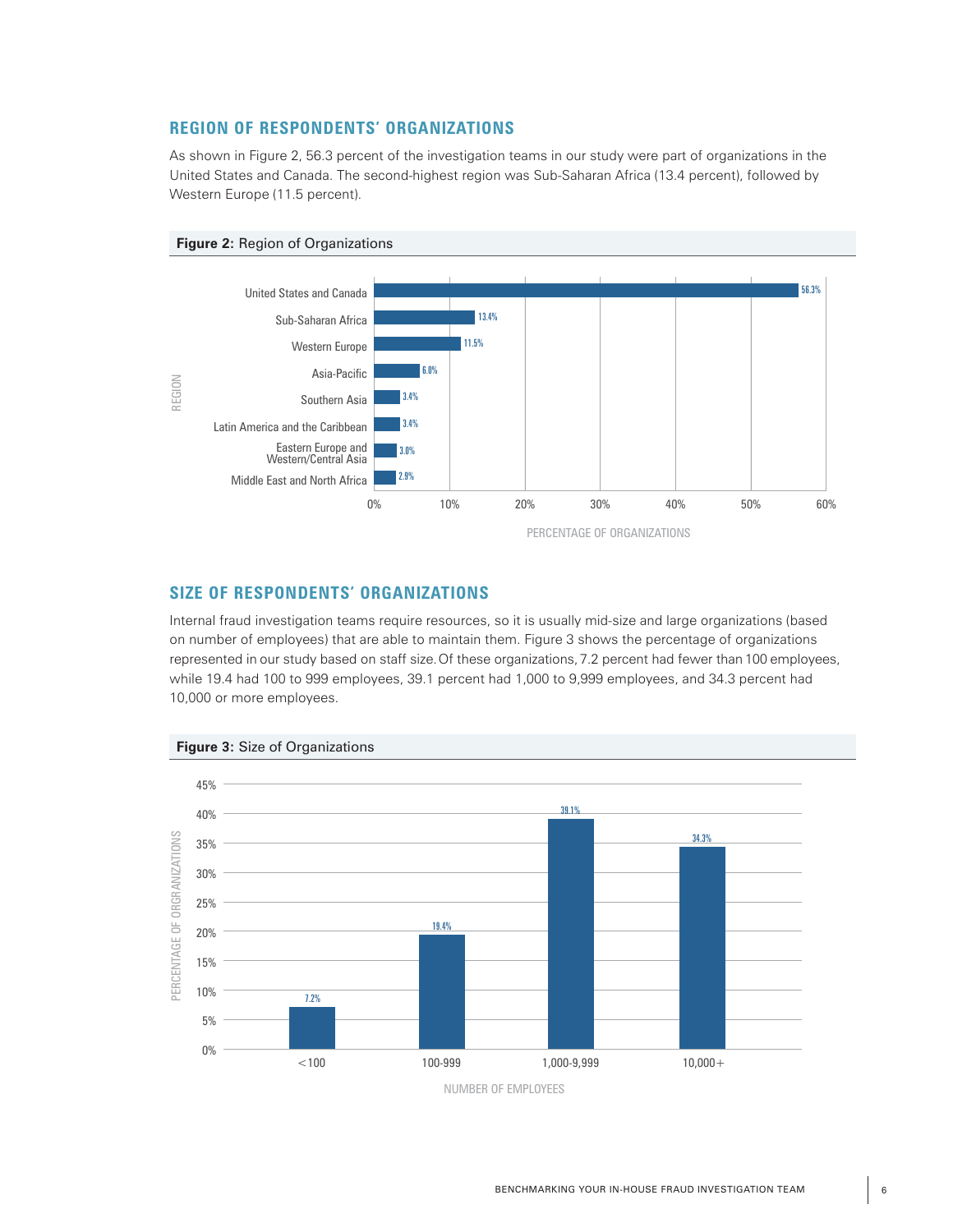# <span id="page-6-0"></span>Structure of Internal Fraud Investigation Teams

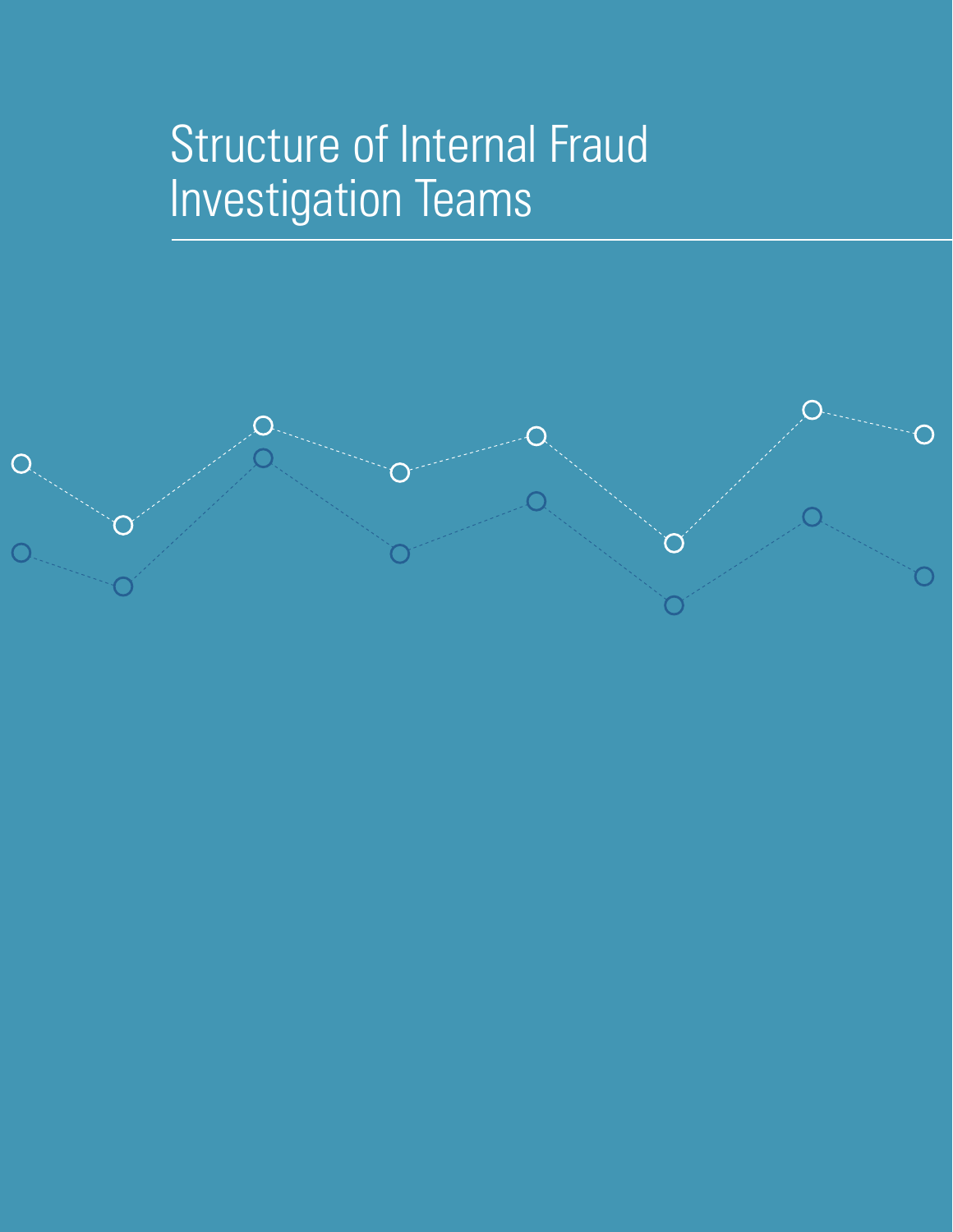#### <span id="page-7-0"></span>**NUMBER OF FRAUD INVESTIGATORS**

One of the most fundamental—yet difficult—considerations when designing or improving a fraud investigation team is how many investigators are needed. This decision depends on many variables, such as overall fraud risk and financial resources available, but perhaps the most important factor is organization size. Figure 4 provides the average number of internal fraud investigators at organizations of different sizes. Not surprisingly, the larger the organization, the greater the number of fraud investigators respondents tended to have on staff. Teams at small organizations (defined as those with fewer than 100 employees) had an average of 2.3 fraud investigators on staff, with that number nearly doubling to 4.5 for mid-size organizations (100 to 999 employees). Organizations with the most employees (10,000 or more) averaged 41.9 fraud investigators on staff.



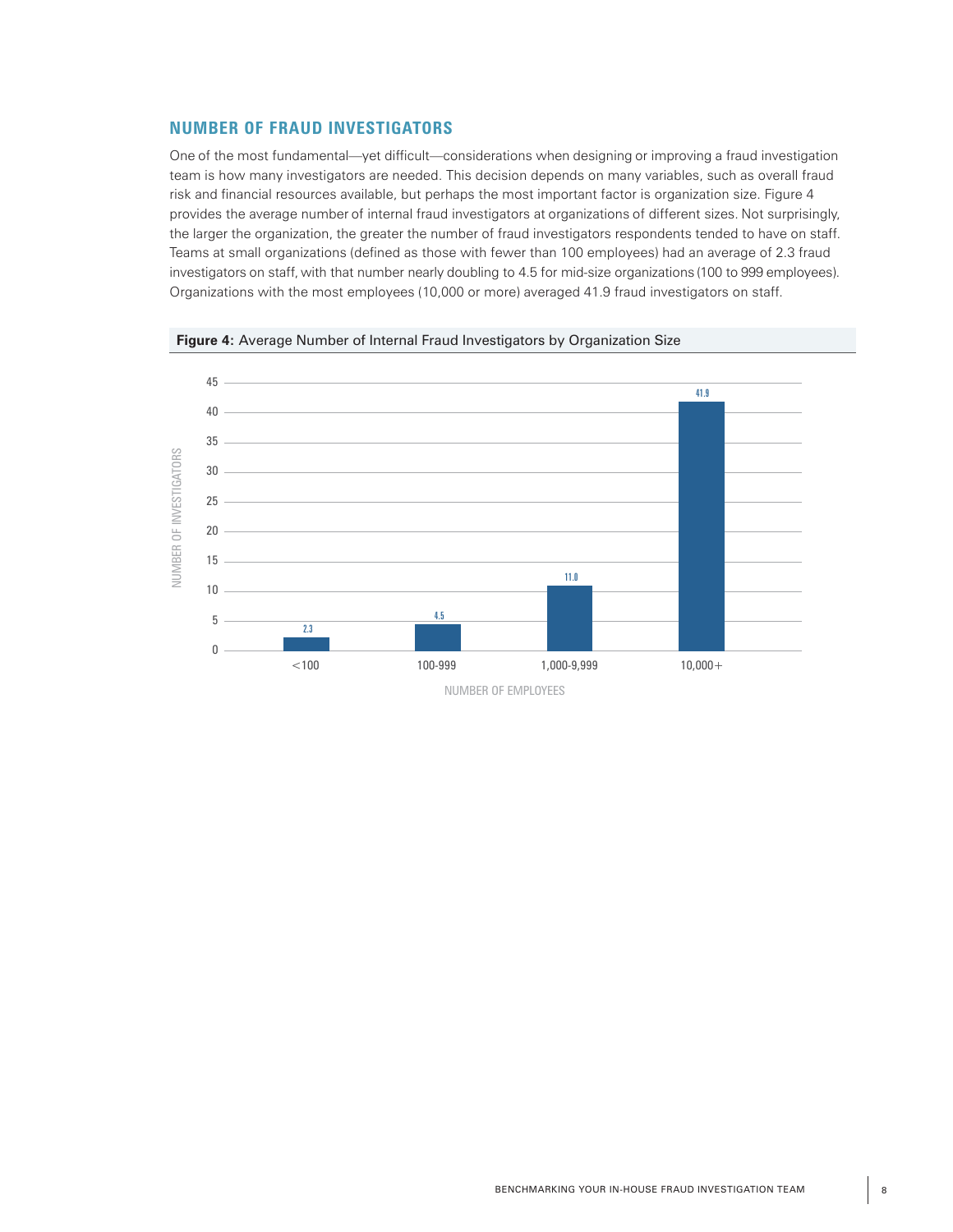#### <span id="page-8-0"></span>**Average Number of Fraud Investigators by Industry**

To help organizations get a more precise estimate of their peers' investigation teams, we wanted to further examine the relationship between the total number of employees and the number of investigators. We found that for all respondents with 100 or more employees, the average ratio of fraud investigators per thousand employees was 5.1 (i.e., for every one thousand employees on staff, organizations employ an average of 5.1 fraud investigators).<sup>1</sup> Given that industries have different fraud risks and levels of regulatory oversight, we also analyzed the ratio of fraud examiners per one thousand employees by industry. Figure 5 contains this information.

Note that the industries with asterisks had fewer than 10 responses for which we were able to calculate this ratio. While we included these results for what value they might provide, the smaller sample size makes these ratios less reliable. For instance, if we were to remove the single-highest reported ratio from the religious/charitable/social services industry, the average ratio would decrease from 15.8 to 8.3 fraud investigators per one thousand employees.

Respondents in the government/public administration industry also had a relatively high ratio of 15.1—more than twice the ratio of insurance organizations, the next-highest industry at 6.5. The industries with the lowest ratios were technology, utilities, and manufacturing, each of which had an average of less than one fraud investigator per one thousand employees.



#### <span id="page-8-1"></span>**Figure 5:** Average Number of Investigators per Thousand Employees by Industry (in Organizations with 100+ Employees)

**<sup>1</sup>** Organizations with fewer than 100 employees tended to have high variation in this ratio. Consequently, we excluded them from the calculated average.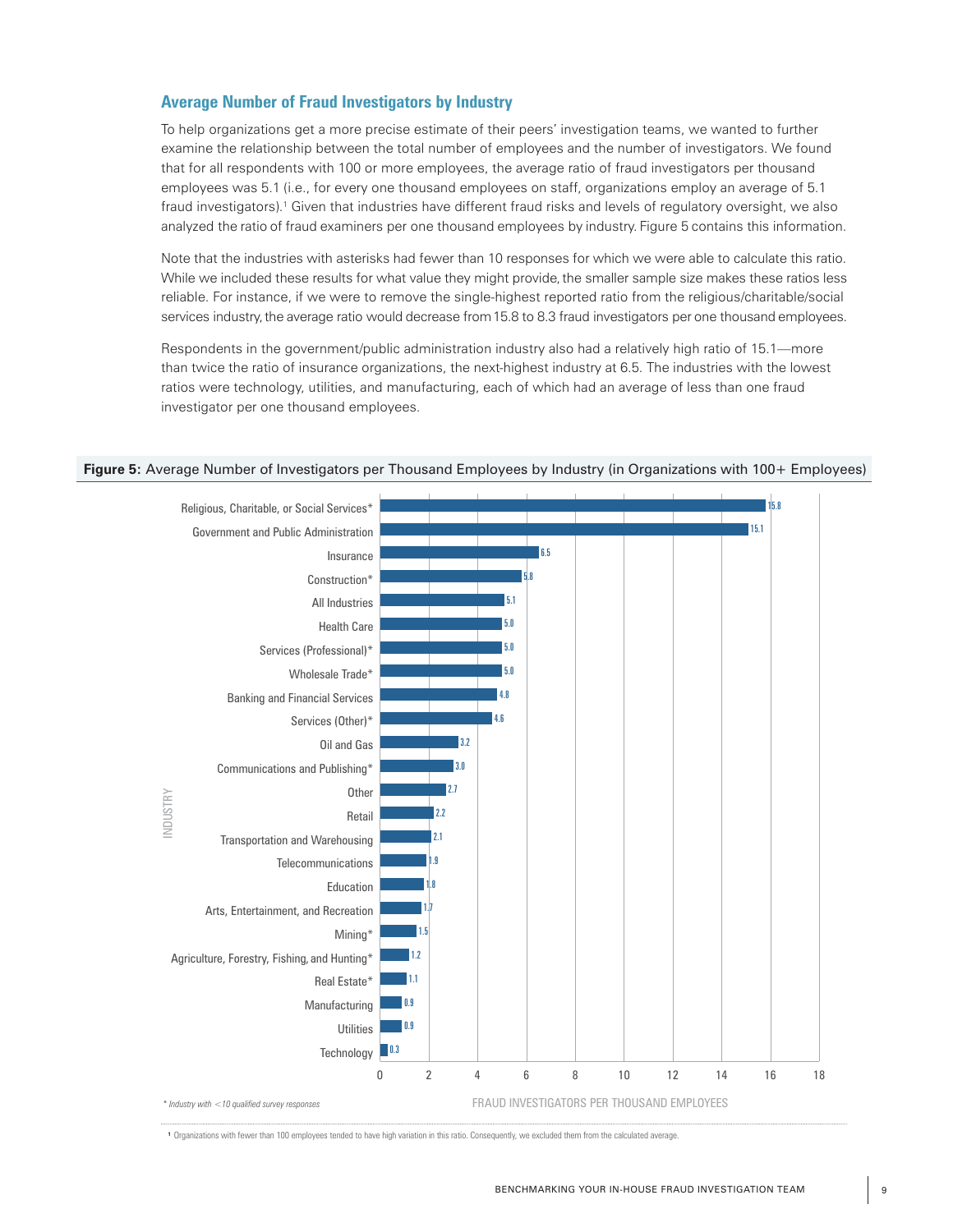## <span id="page-9-0"></span>**PARTY TO WHICH THE INVESTIGATION TEAM REPORTS**

Another key determination in organizing an internal fraud team is deciding who oversees investigations. Figure 6 shows that investigation teams most commonly report to the head of the internal audit department (in 28.3 percent of organizations). However, the data also suggests that organizations are fairly diverse with regard to who oversees the investigation team.

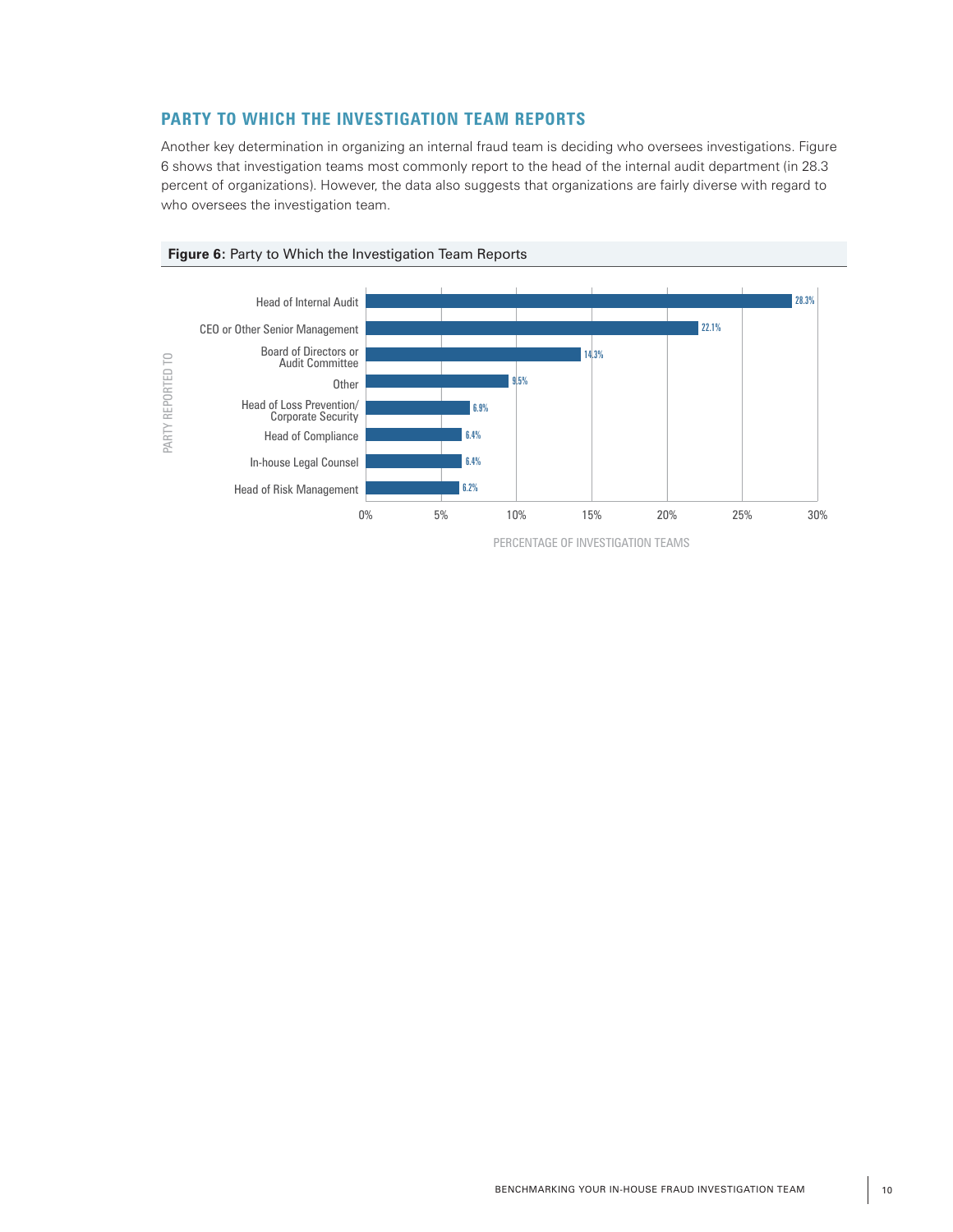#### <span id="page-10-0"></span>**Party to Which the Investigation Team Reports by Industry**

In addition to knowing the party to which investigation teams report in organizations overall, fraud examiners and management might also benefit from knowing the most common reporting structures within their industry. The top row in Figure 7 shows the party to which investigation teams reported in organizations overall, with each industry below it. The colors indicate the least common, somewhat common, and very common parties to which investigation teams in each industry report.

|                                                 | Number of<br>Responses | <b>Head of Risk</b><br>Management | In-House<br>Legal<br>Counsel | Head of<br>Compliance | <b>Head of Loss</b><br>Prevention/<br>Corporate<br><b>Security</b> | <b>Other</b> | <b>Board of</b><br><b>Directors</b><br>or Audit<br>Committee | CEO or Other<br>Senior<br>Management | Head of<br><b>Internal</b><br><b>Audit</b> |
|-------------------------------------------------|------------------------|-----------------------------------|------------------------------|-----------------------|--------------------------------------------------------------------|--------------|--------------------------------------------------------------|--------------------------------------|--------------------------------------------|
| All Organizations                               | 566                    | 6.2%                              | 6.4%                         | 6.4%                  | 6.9%                                                               | 9.5%         | 14.3%                                                        | 22.1%                                | 28.3%                                      |
| Agriculture, Forestry,<br>Fishing, and Hunting  | $\overline{7}$         | 0.0%                              | 14.3%                        | 0.0%                  | 28.6%                                                              | 14.3%        | 14.3%                                                        | 0.0%                                 | 28.6%                                      |
| Arts, Entertainment,<br>and Recreation          | 13                     | 23.1%                             | 7.7%                         | 0.0%                  | 23.1%                                                              | 0.0%         | 23.1%                                                        | 23.1%                                | 0.0%                                       |
| <b>Banking and</b><br><b>Financial Services</b> | 114                    | 17.5%                             | 1.8%                         | 7.0%                  | 13.2%                                                              | 5.3%         | 9.6%                                                         | 21.9%                                | 23.7%                                      |
| Communications<br>and Publishing                | 4                      | 25.0%                             | 25.0%                        | 25.0%                 | 0.0%                                                               | 0.0%         | 25.0%                                                        | 0.0%                                 | 0.0%                                       |
| Construction                                    | 9                      | 0.0%                              | 0.0%                         | 0.0%                  | 0.0%                                                               | 0.0%         | 44.4%                                                        | 11.1%                                | 11.1%                                      |
| Education                                       | 35                     | 0.0%                              | 2.9%                         | 5.7%                  | 2.9%                                                               | 17.1%        | 25.7%                                                        | 5.7%                                 | 40.0%                                      |
| Government and<br><b>Public Administration</b>  | 82                     | 1.2%                              | 6.1%                         | 3.7%                  | 2.4%                                                               | 15.9%        | 17.1%                                                        | 30.5%                                | 23.2%                                      |
| <b>Health Care</b>                              | 22                     | 9.1%                              | 4.5%                         | 13.6%                 | 0.0%                                                               | 0.0%         | 31.8%                                                        | 13.6%                                | 27.3%                                      |
| Insurance                                       | 49                     | 4.1%                              | 14.3%                        | 10.2%                 | 4.1%                                                               | 10.2%        | 6.1%                                                         | 20.4%                                | 30.6%                                      |
| Manufacturing                                   | 40                     | 0.0%                              | 7.5%                         | 10.0%                 | 0.0%                                                               | 12.5%        | 5.0%                                                         | 20.0%                                | 45.0%                                      |
| Mining                                          | $\overline{7}$         | 0.0%                              | 28.6%                        | 0.0%                  | 28.6%                                                              | 0.0%         | 14.3%                                                        | 0.0%                                 | 28.6%                                      |
| Oil and Gas                                     | 21                     | 0.0%                              | 4.8%                         | 9.5%                  | 9.5%                                                               | 0.0%         | 9.5%                                                         | 23.8%                                | 42.9%                                      |
| Other                                           | 23                     | 0.0%                              | 0.0%                         | 4.3%                  | 8.7%                                                               | 4.3%         | 26.1%                                                        | 39.1%                                | 17.4%                                      |
| <b>Real Estate</b>                              | 4                      | 25.0%                             | 0.0%                         | 0.0%                  | 0.0%                                                               | 25.0%        | 0.0%                                                         | 0.0%                                 | 50.0%                                      |
| Religious, Charitable,<br>or Social Services    | 13                     | 0.0%                              | 0.0%                         | 0.0%                  | 0.0%                                                               | 15.4%        | 23.1%                                                        | 23.1%                                | 38.5%                                      |
| Retail                                          | 17                     | 11.8%                             | 11.8%                        | 0.0%                  | 11.8%                                                              | 0.0%         | 17.6%                                                        | 29.4%                                | 17.6%                                      |
| Services (Other)                                | 10                     | 0.0%                              | 0.0%                         | 0.0%                  | 0.0%                                                               | 20.0%        | 0.0%                                                         | 50.0%                                | 30.0%                                      |
| Services<br>(Professional)                      | 15                     | $0.0\%$                           | 20.0%                        | 6.7%                  | $0.0\%$                                                            | 6.7%         | 20.0%                                                        | 46.7%                                | $0.0\%$                                    |
| Technology                                      | 19                     | 0.0%                              | 21.1%                        | 10.5%                 | 0.0%                                                               | 10.5%        | 0.0%                                                         | 15.8%                                | 42.1%                                      |
| Telecommunications                              | 24                     | 12.5%                             | 0.0%                         | 12.5%                 | 20.8%                                                              | 12.5%        | 12.5%                                                        | 8.3%                                 | 20.8%                                      |
| Transportation<br>and Warehousing               | 13                     | 0.0%                              | 0.0%                         | 7.7%                  | 7.7%                                                               | 0.0%         | 7.7%                                                         | 38.5%                                | 38.5%                                      |
| <b>Utilities</b>                                | 18                     | 0.0%                              | 5.6%                         | 0.0%                  | 0.0%                                                               | 16.7%        | 16.7%                                                        | 16.7%                                | 44.4%                                      |
| <b>Wholesale Trade</b>                          | 2                      | 0.0%                              | 50.0%                        | 0.0%                  | 0.0%                                                               | 0.0%         | 50.0%                                                        | 0.0%                                 | 0.0%                                       |

#### **Figure 7: Party to Which the Investigation Team Reports by Industry**

LESS COMMON MORE COMMON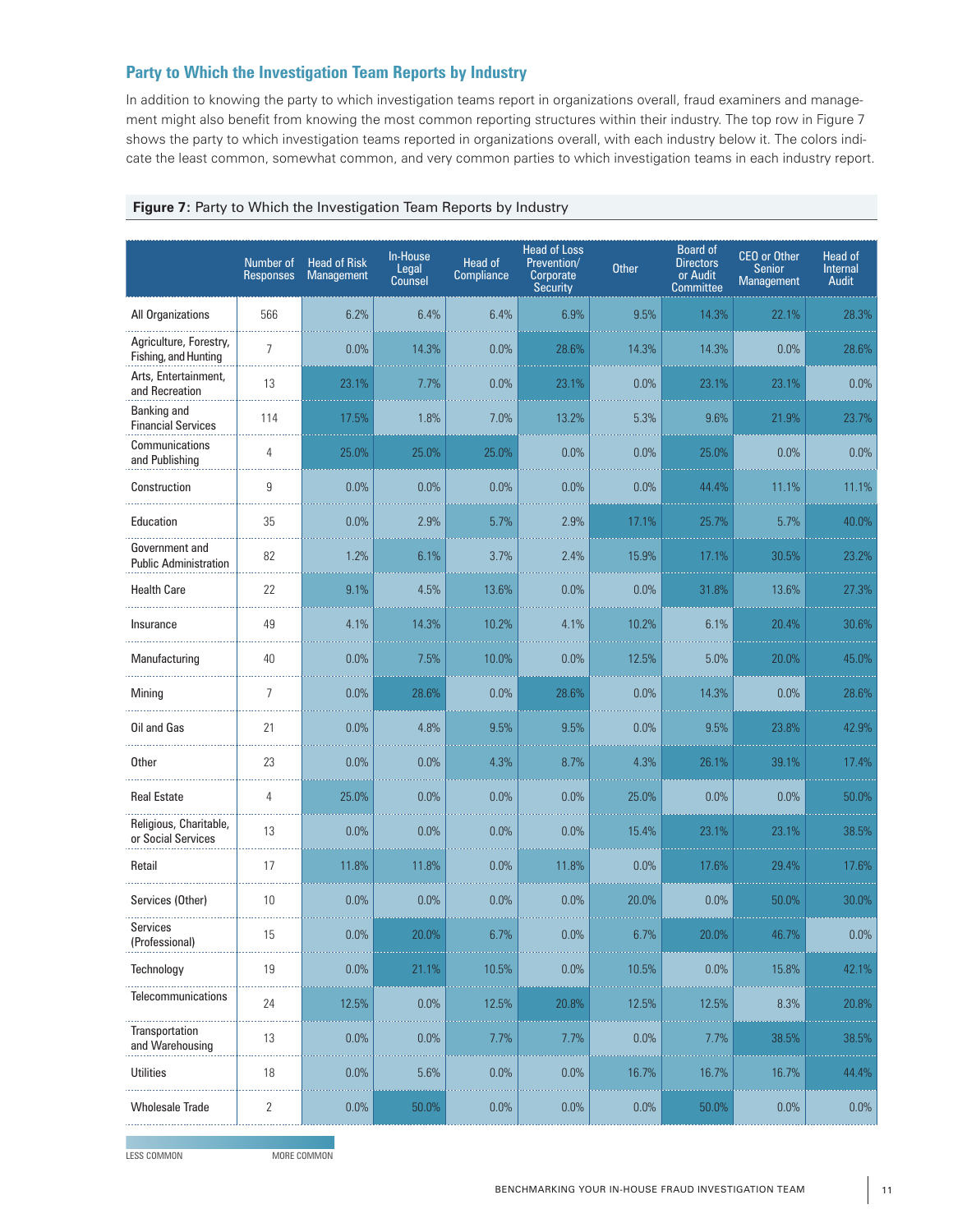# <span id="page-11-0"></span>**OUTSOURCED INVESTIGATIONS**

Even when organizations have internal investigation teams, there might be instances when outsourcing an investigation is the best option. Figure 8 demonstrates that the majority (68.2 percent) of organizations with internal fraud teams do not outsource any investigations; only 3.5 percent of organizations outsource more than half of their fraud investigations.



**Figure 8:** Percentage of Fraud Investigations Outsourced

PERCENTAGE OF INVESTIGATIONS OUTSOURCED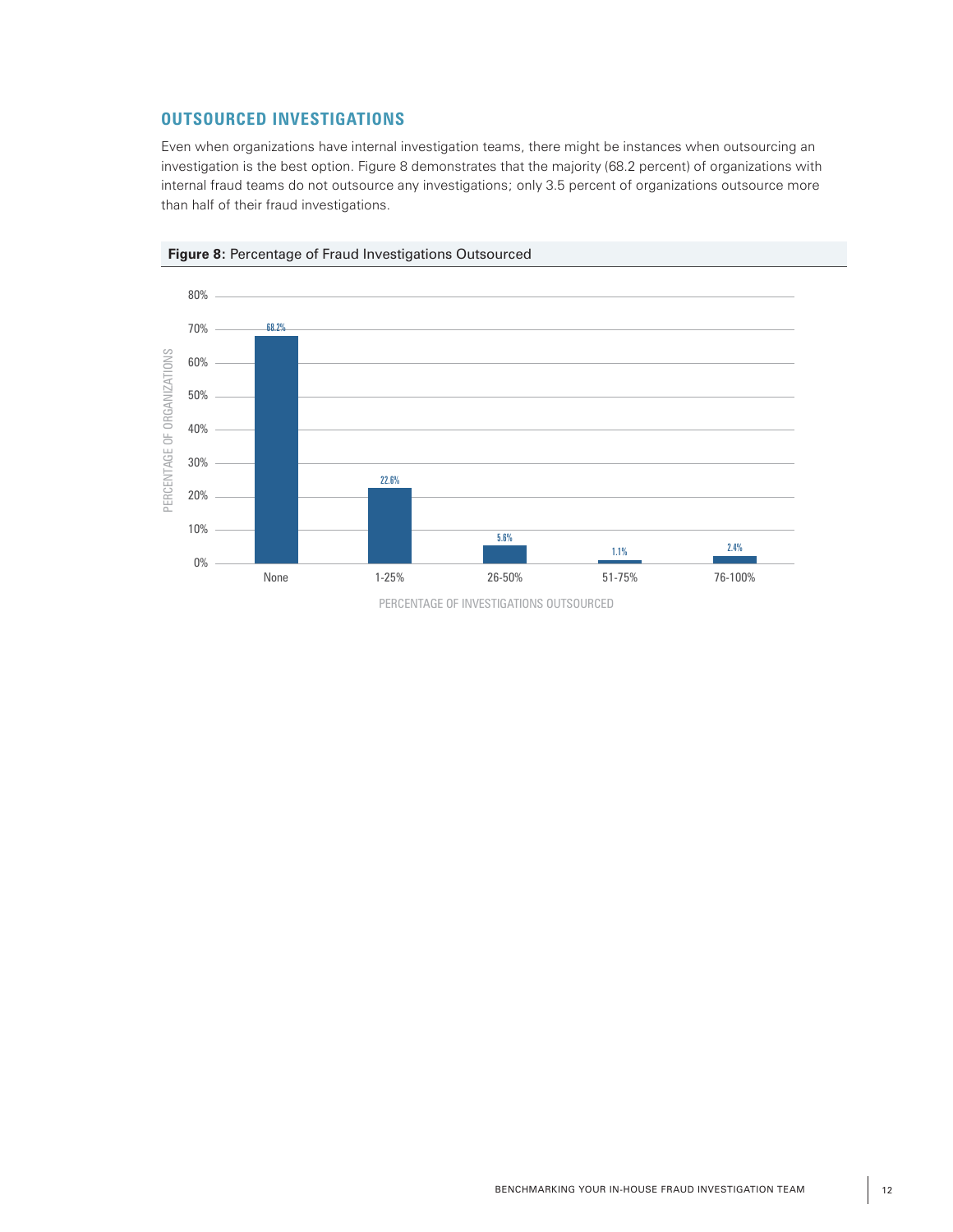#### <span id="page-12-0"></span>**Outsourced Investigations by Organization Size**

Our data indicates that an organization's size is a significant factor regarding the percentage of investigations that are outsourced. As seen in Figure 9, small organizations are the most likely to outsource fraud investigations, with 20 percent of these organizations outsourcing more than three-quarters of their cases, compared to just 3.2 percent of organizations with 100 or more employees, the next-highest-size group. Interestingly, mid-size organizations (both those with 100 to 999 employees and 1,000 to 9,999 employees) are more likely to keep all investigations in-house than organizations with 10,000 or more employees.





PERCENTAGE OF INVESTIGATIONS OUTSOURCED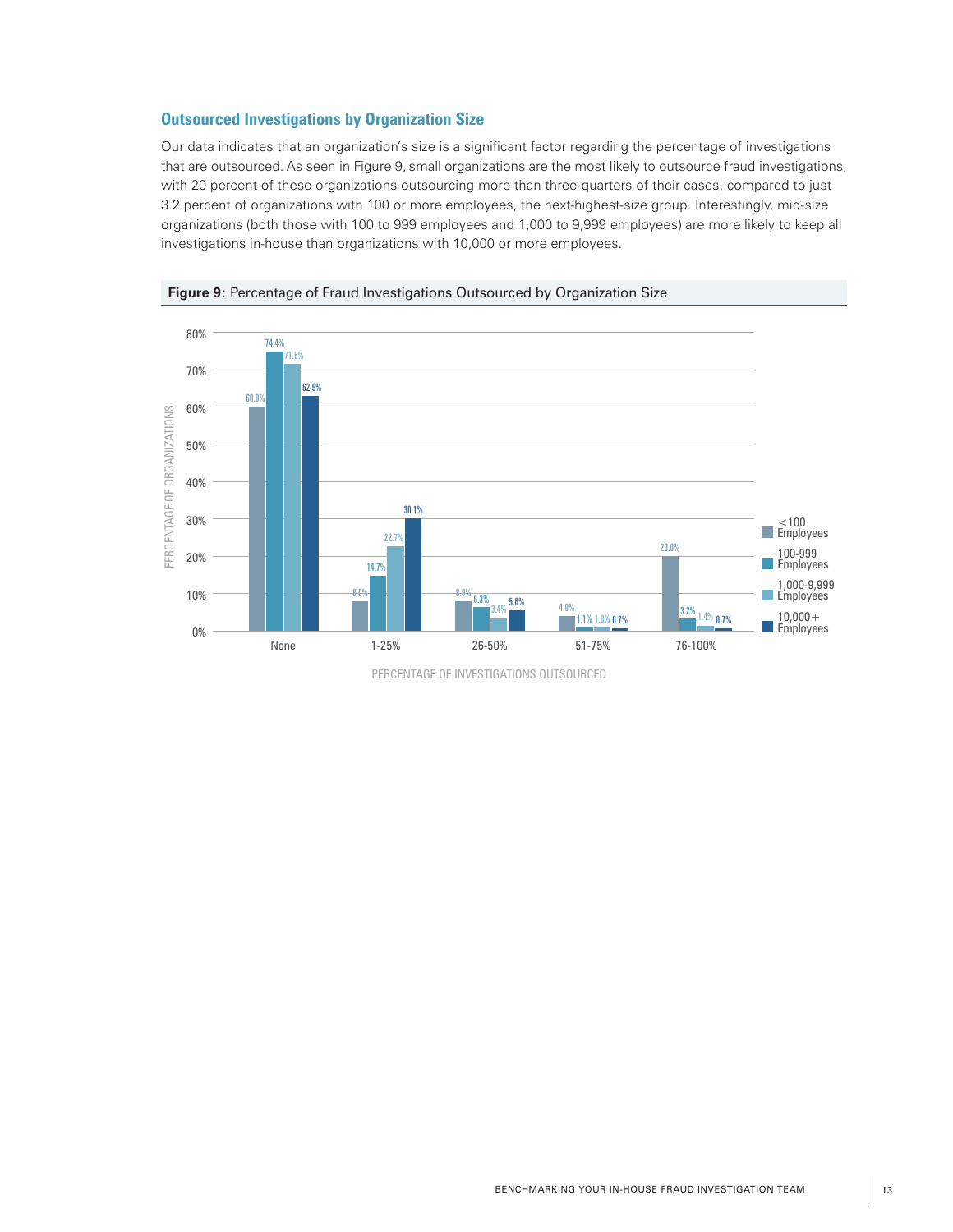## <span id="page-13-0"></span>**TIME DEVOTED TO INVESTIGATIONS**

We asked respondents what percentage of time their organization's investigators devoted to fraud investigations. The results shown in Figure 10 suggest that fraud investigators take on various roles at organizations, with 50.9 percent of investigators spending half or less of their time specifically on fraud investigations. Many fraud investigators also have experience in accounting, auditing, and investigating other forms of misconduct—skills they might use to fill multiple roles at their organizations.





PERCENTAGE OF TIME DEVOTED TO FRAUD INVESTIGATIONS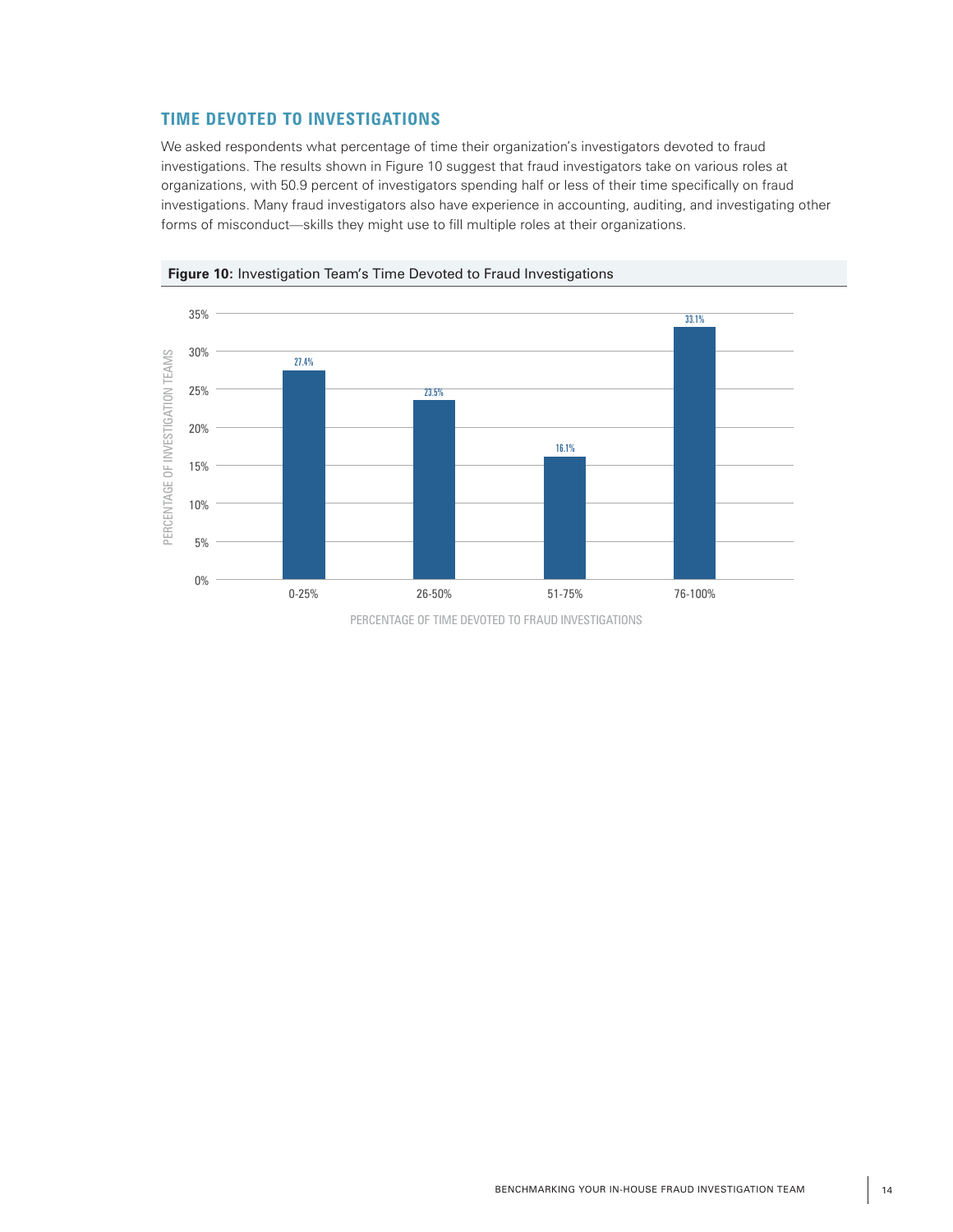# <span id="page-14-0"></span>**CASELOAD**

An important part of establishing a successful fraud investigation team is determining how many active cases each fraud investigator should handle at a time. As reflected in Figure 11, the majority of our respondents indicated that the average caseload per fraud investigator was fewer than five. A relatively low number of organizations (14.8 percent) reported a caseload of 20 or more.





AVERAGE CASELOAD PER INVESTIGATOR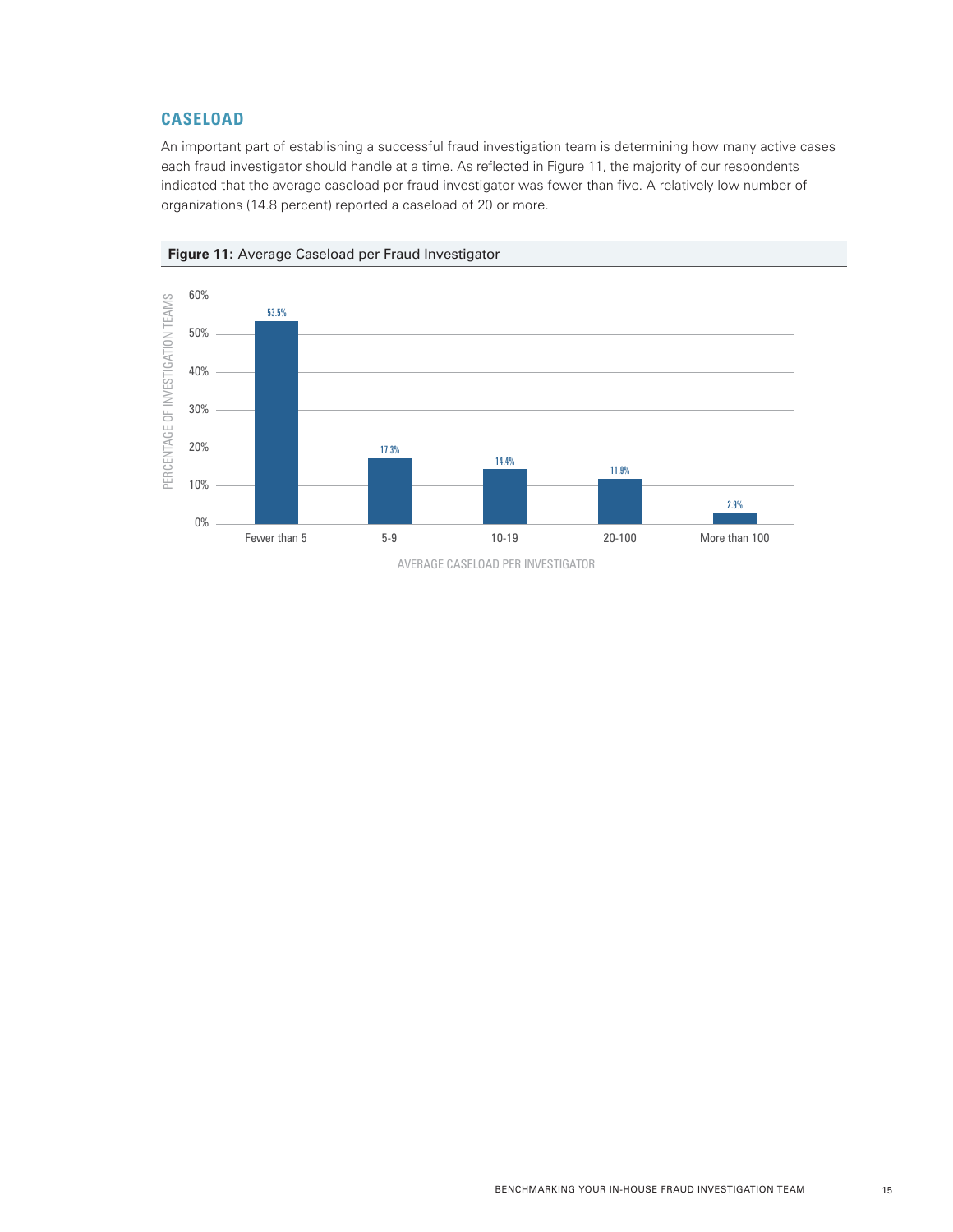# <span id="page-15-0"></span>Investigation Team Results

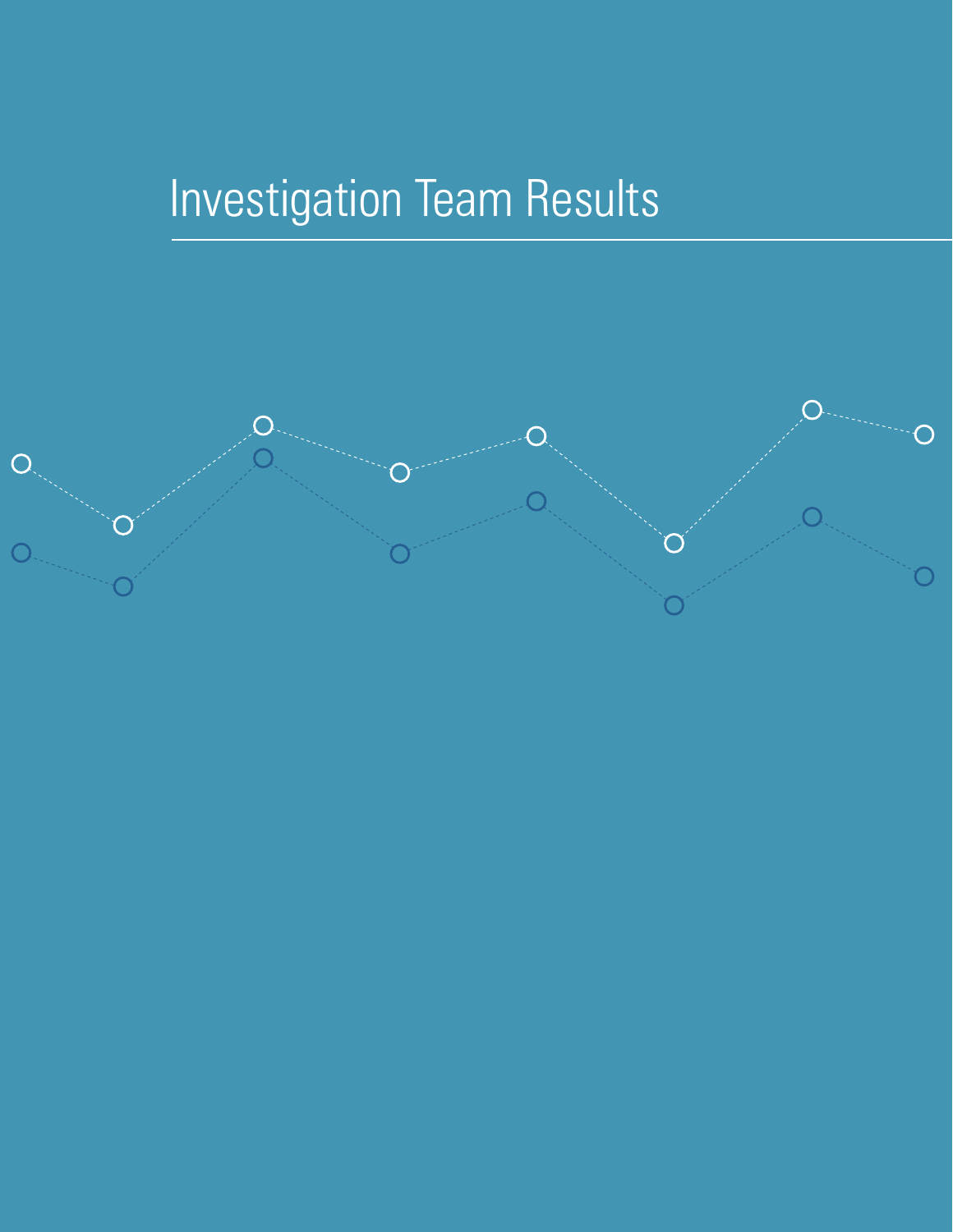<span id="page-16-0"></span>*The basic objectives of fraud investigation teams are to preserve the integrity of the organization and to mitigate losses due to fraud. To ensure its ability to achieve these goals, a team must be able to evaluate its results and look for ways to improve. There are many ways to measure a team's effectiveness.* 

# **TIME TO CLOSE A CASE**

Management might want to evaluate an investigation team by the time it takes the team to close fraud cases. Some cases are more complex than others, but knowing the average number of days it takes to close an investigation can serve as a useful benchmark. As shown in Figure 12, 59.8 percent of fraud investigation teams take an average of 30 days or less to close a case.



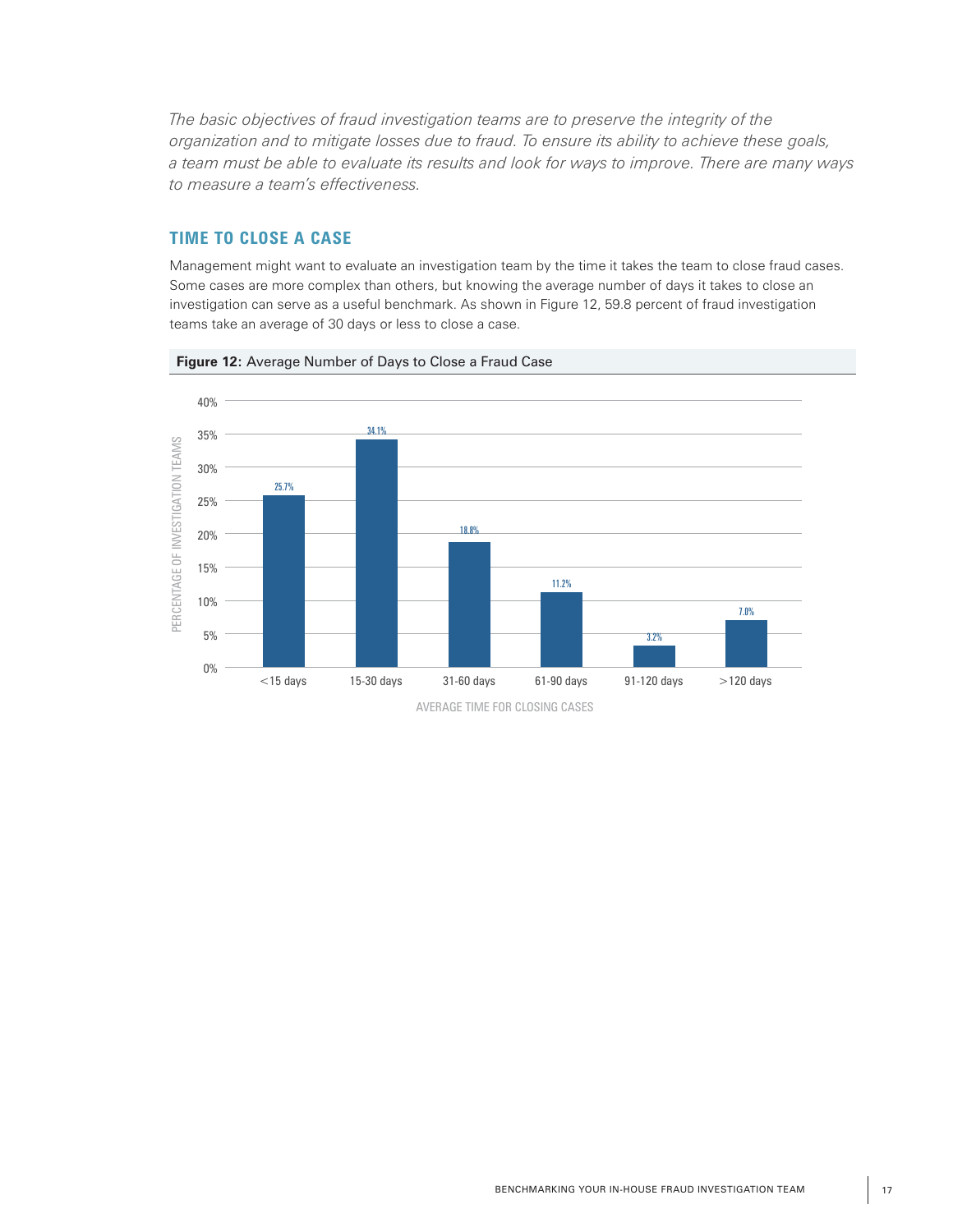## <span id="page-17-0"></span>**INVESTIGATIONS SUBSTANTIATED**

To get another view into the relative success rate of fraud investigation teams, we asked respondents to provide the percentage of cases substantiated by internal fraud investigators. Figure 13 shows that the percent of cases substantiated varied significantly among organizations, but the plurality of organizations substantiated more than 75 percent of fraud cases.





PERCENTAGE OF INVESTIGATIONS SUBSTANTIATED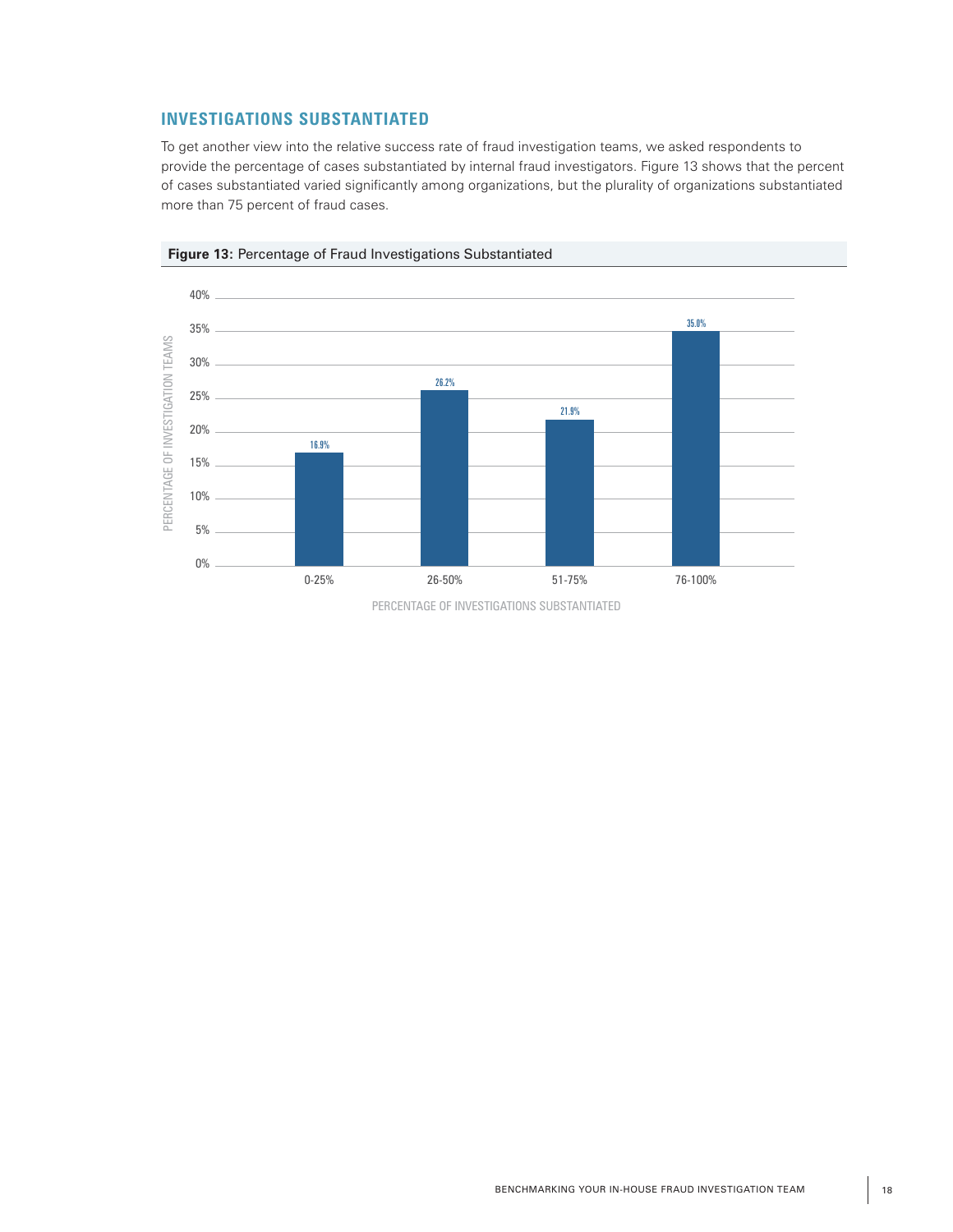#### <span id="page-18-0"></span>**Investigations Substantiated by Industry**

Figure 14 shows the percentages of fraud investigations substantiated within each industry. The arts, entertainment, and recreation sector had the highest percentage of cases substantiated at 73.5 percent, with the transportation and warehousing industry having the next-highest substantiation percentage, with 68.6 percent, followed by the banking and financial services industry, at 68.1 percent. Interestingly, the 12 industries with the lowest percentage of investigations substantiated all had fewer fraud investigators per one thousand employees than the overall average of 5.1 ([see Figure 5](#page-8-1)).





*\* Industry with <10 qualified survey responses*

AVERAGE PERCENTAGE OF INVESTIGATIONS SUBSTANTIATED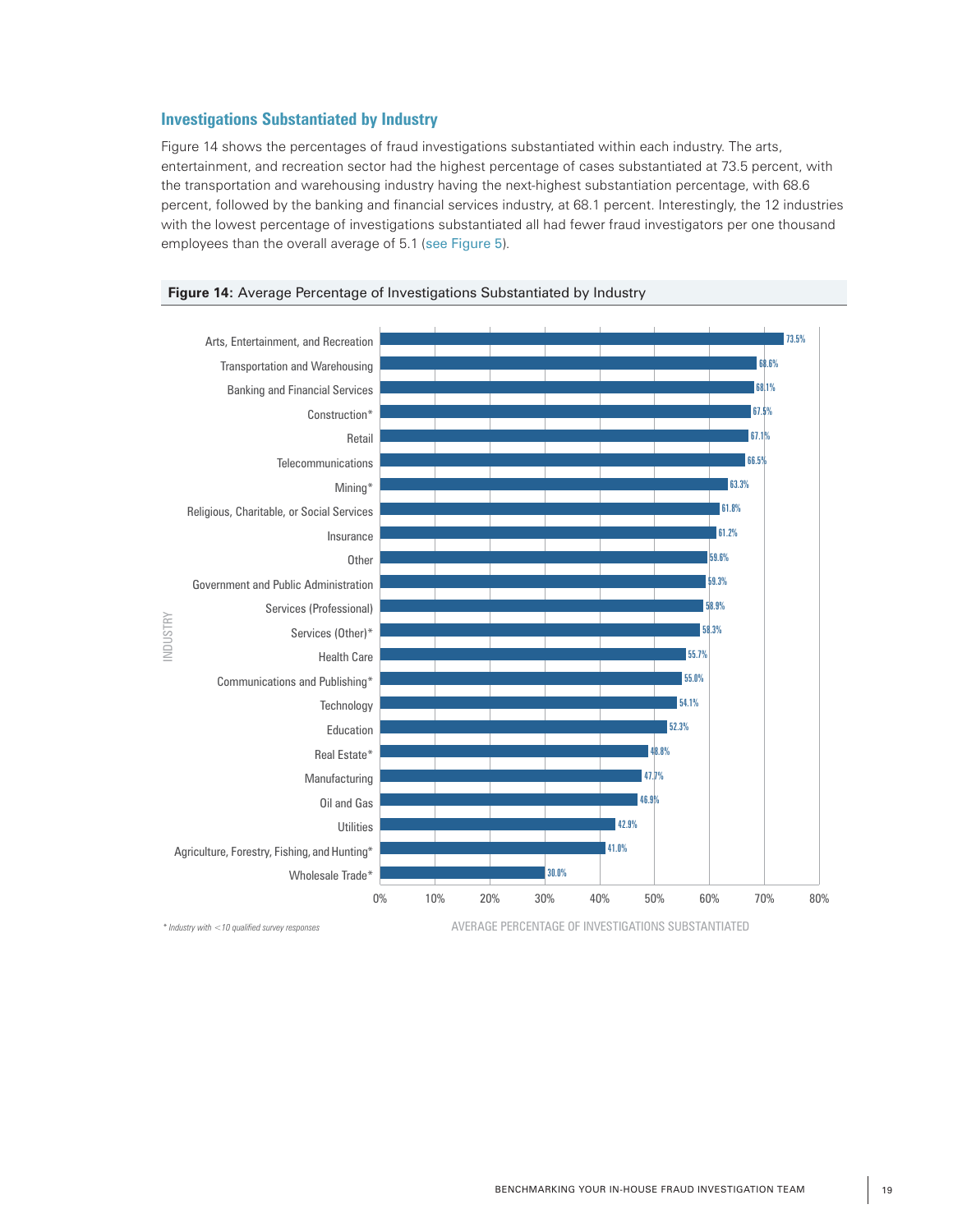#### <span id="page-19-0"></span>**DISCIPLINARY ACTIONS**

Another way to evaluate the success of investigation teams is to determine what percentage of investigations result in disciplinary action. Of the fraud investigation teams represented in our survey, 54.5 percent reported that fewer than half of their investigations resulted in disciplinary actions (see Figure 15). However, for a substantial percentage (31 percent) of these teams, more than three-quarters of their fraud cases resulted in disciplinary action. Part of this disparity might be due to the varying effectiveness of fraud investigations, but different rates of external fraud could also play a role (i.e., there might be a lower chance of disciplinary action in external fraud cases).





PERCENTAGE OF INVESTIGATIONS RESULTING IN DISCIPLINARY ACTION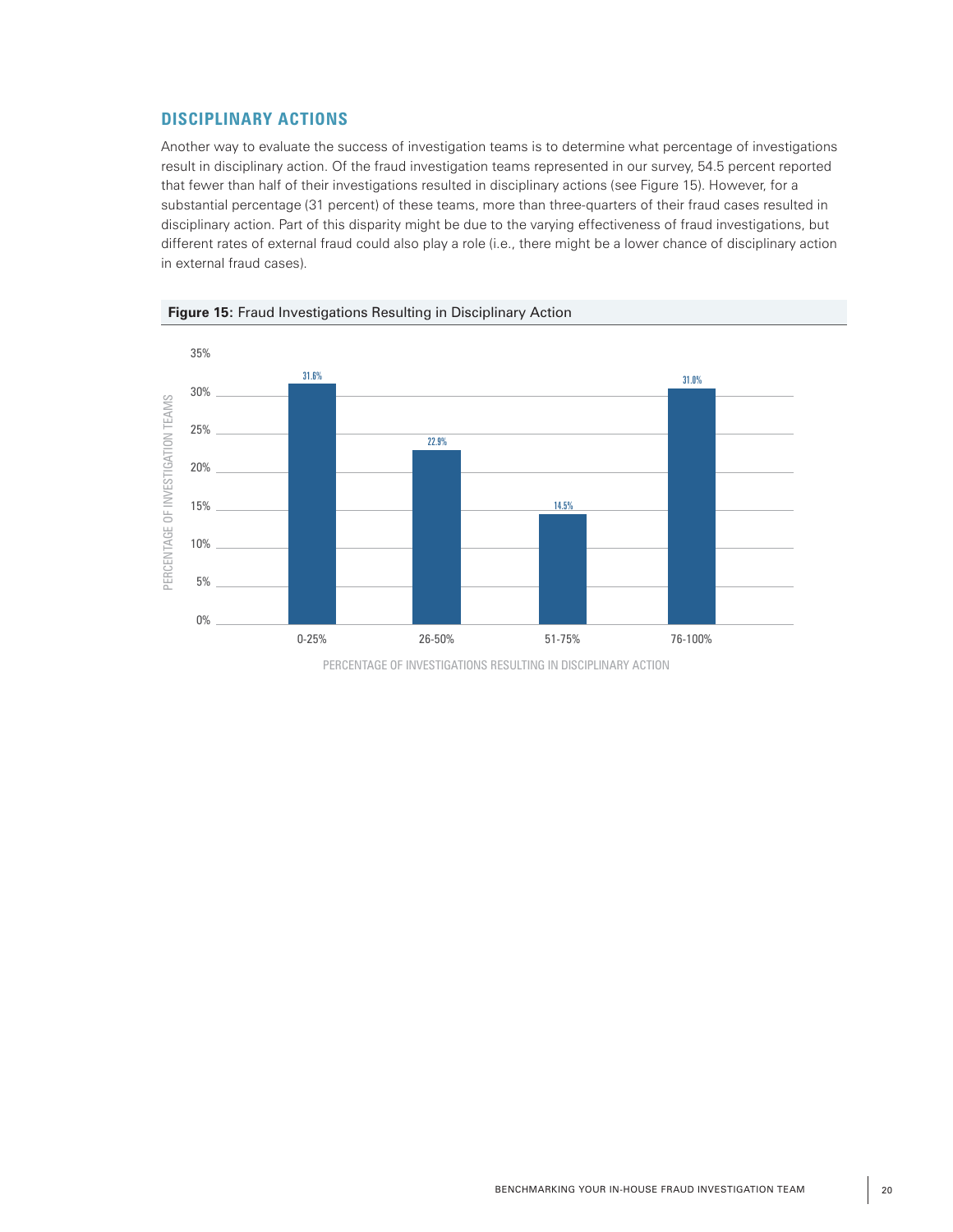#### <span id="page-20-0"></span>**REFERRALS FOR PROSECUTION**

We also asked respondents what percentage of their fraud investigations resulted in referrals for prosecution. Figure 16 shows that most respondents—71.5 percent—refer 25 percent or less of their cases for prosecution, with 12.5 percent not referring any cases. There are many reasons why an organization might decide not to prosecute, including lack of evidence to meet criminal evidentiary standards or a desire to maintain confidentiality. However, referring serious crimes for prosecution can prevent the suspect from being placed in a fiduciary position again and can also act as a deterrent for other potential fraudsters. Almost 10 percent of organizations referred more than three-quarters of their fraud cases for prosecution.





PERCENTAGE OF INVESTIGATIONS REFERRED FOR PROSECUTION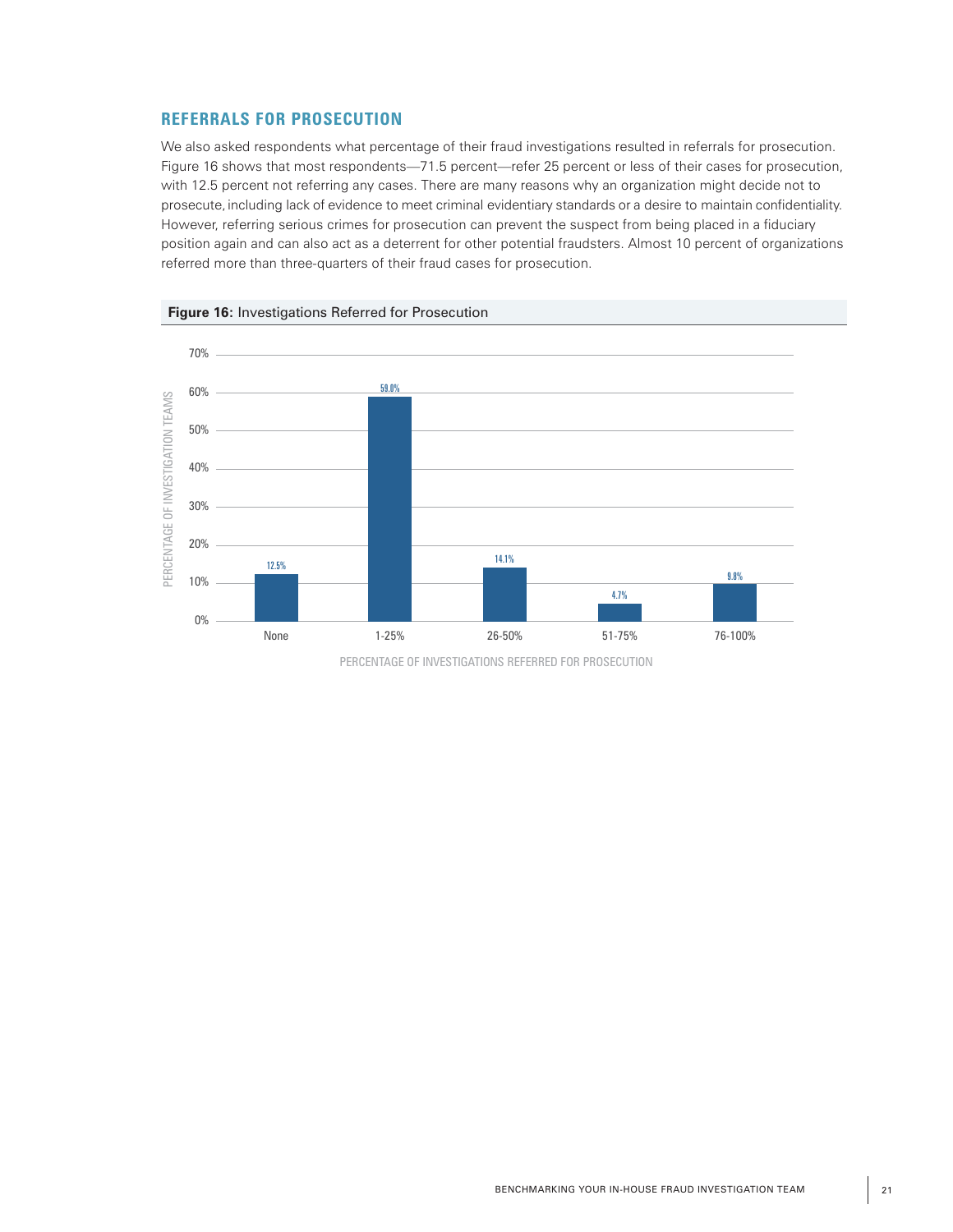### <span id="page-21-0"></span>**RECOVERY OF FRAUD LOSSES**

Substantiating a fraud is one thing, but recovering losses is another. In some cases, organizations find that it would not be worth the effort to pursue a recovery, such as when the fraudster has spent or hidden the ill-gotten gains, making a settlement or judgment difficult to enforce. Figure 17 shows that about 10 percent of organizations recover nothing from fraud investigations, and more than half recover 25 percent or less.



**Figure 17: Recovery of Fraud Losses** 

PERCENTAGE OF ORGANIZATION'S FRAUD LOSSES RECOVERED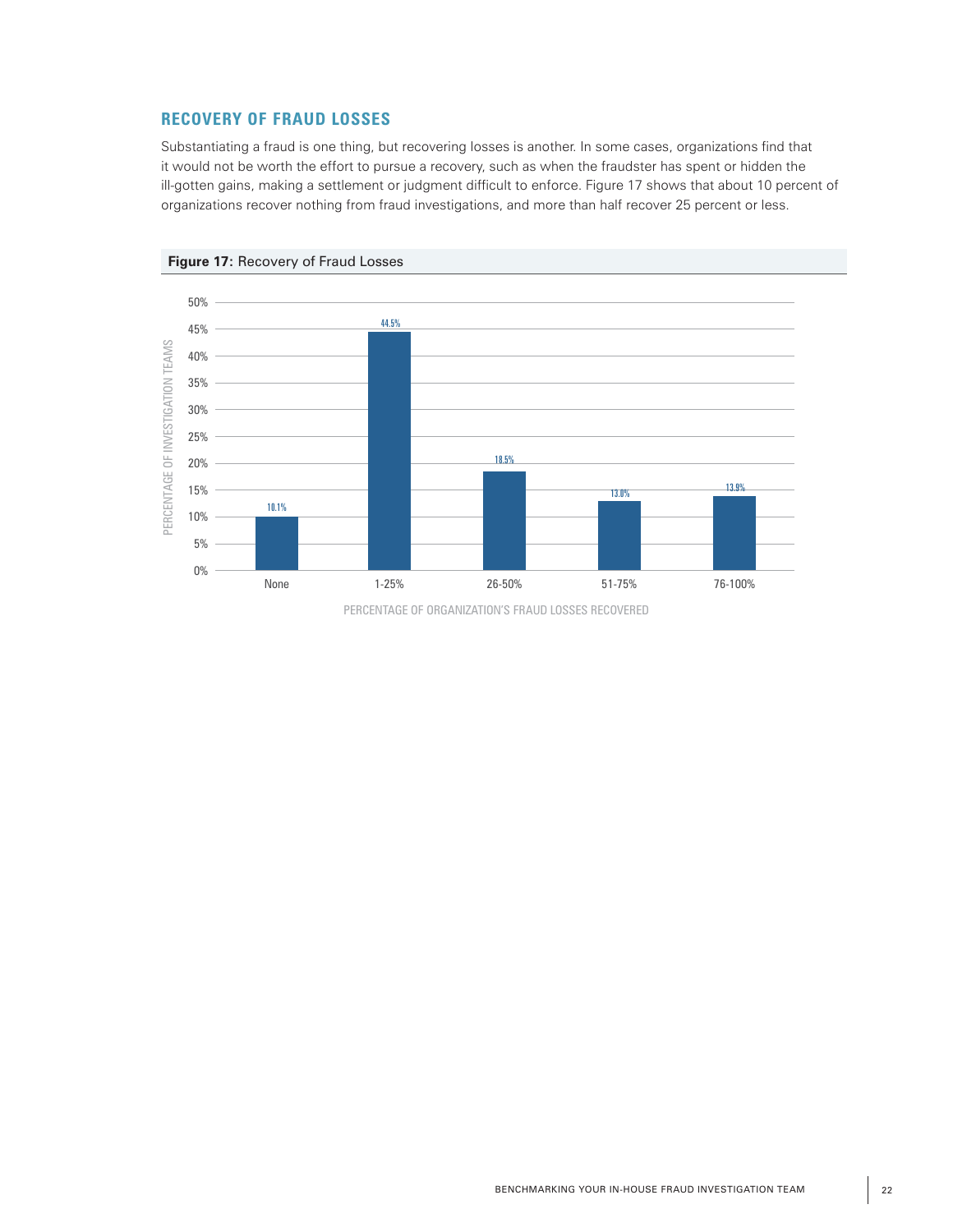#### <span id="page-22-0"></span>**Recovery of Losses and Investigators per One Thousand Employees**

An inevitable question when establishing or adjusting an internal fraud investigation team is: "How many people do we need?" To answer this question accurately, it helps to know the marginal value of adding fraud investigators. One way to estimate this value is to assess the relationship between the ratio of investigators to employees and the fraud losses that teams recover. The scatter chart in Figure 18 uses a moving average trendline to show how losses recovered increase (up to a point) as the ratio of fraud investigators to total employees increases. This analysis indicates that losses recovered increase sharply up to around five fraud investigators per one thousand employees, with about 40 percent recovery. After that, the increase in recovered losses is more gradual, plateauing at about ten fraud investigators per one thousand employees and a 44 percent recovery.

Even in light of this analysis, the value of an internal fraud investigation team might be understated by looking solely at fraud losses recovered; doing so does not take into account, for instance, the deterrent effect of having a high perception of detection. While this information can help organizations estimate an ideal size for their internal fraud teams, the specific needs of the organization must also be considered.



**Figure 18:** Investigators per Thousand Employees and Percentage of Losses Recovered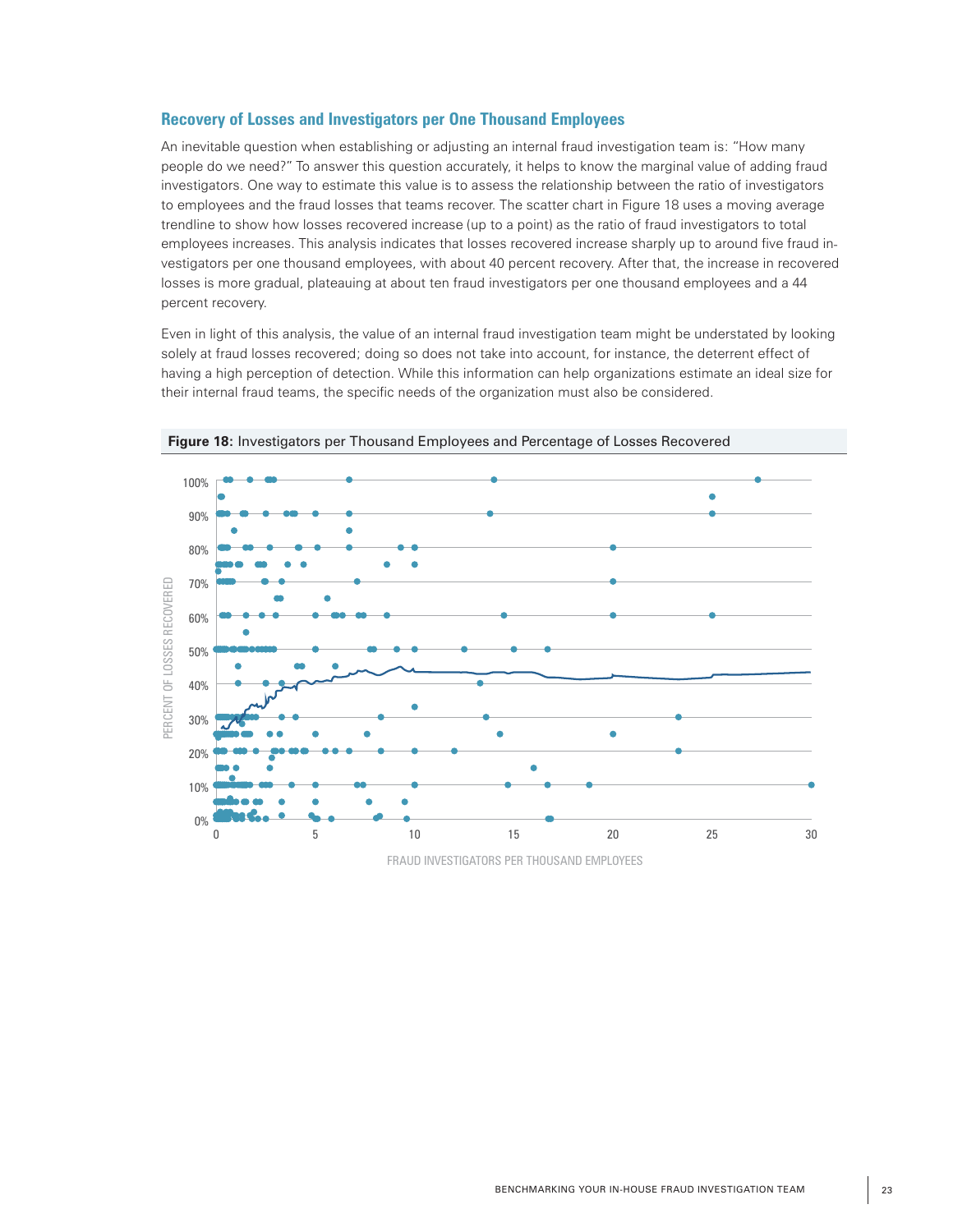# <span id="page-23-0"></span>Evaluating the Effectiveness of Investigation Teams

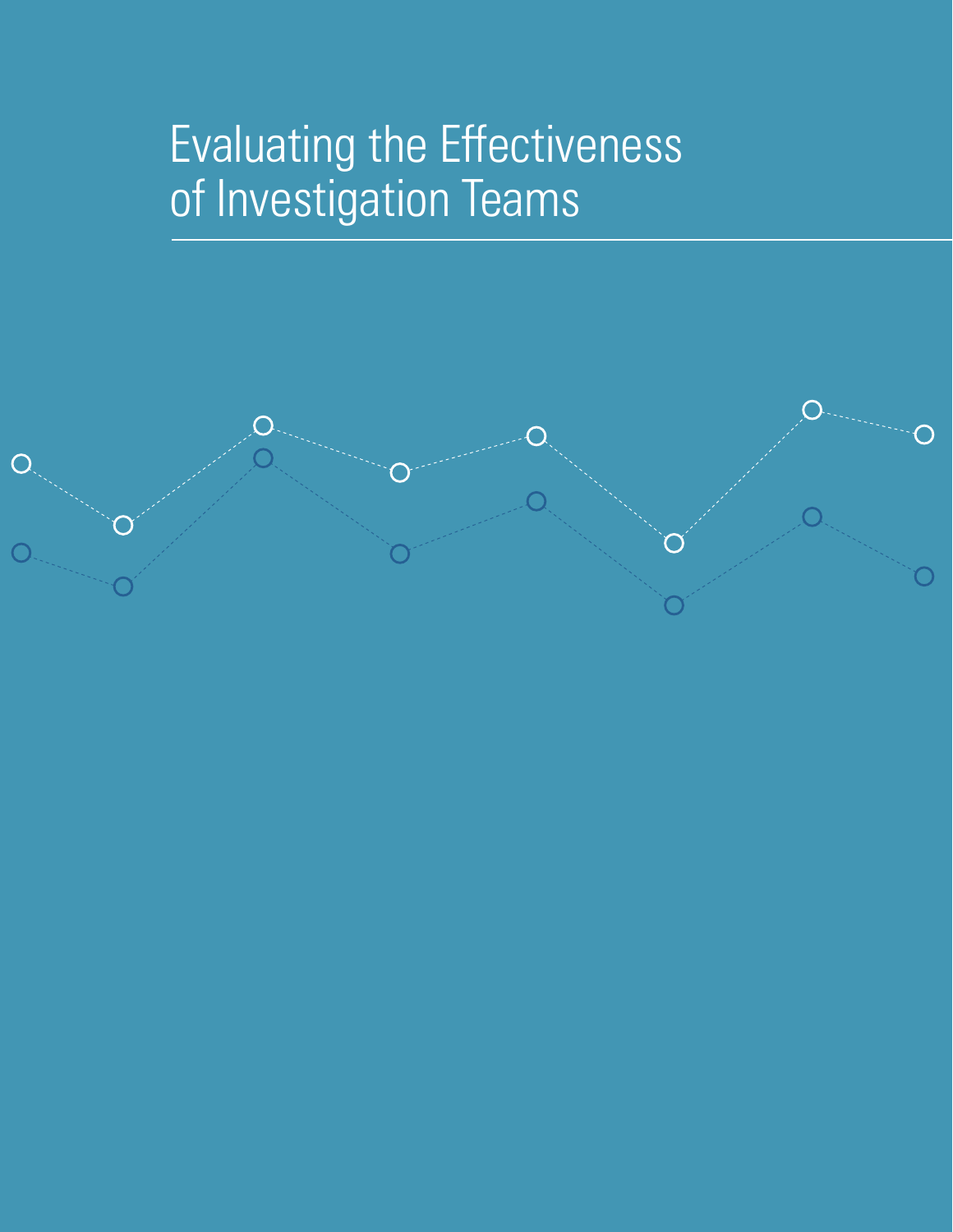### <span id="page-24-0"></span>**PERFORMANCE METRICS USED**

It is important for management to formally measure and assess the effectiveness of all departments and groups, including fraud investigation teams. We asked respondents what metrics, if any, are used to evaluate their fraud investigation team's performance. Figure 19 shows these results. Of the respondents, 39.8 percent did not report any metric, while the most commonly used metric was percentage of cases closed year-over-year.

<span id="page-24-1"></span>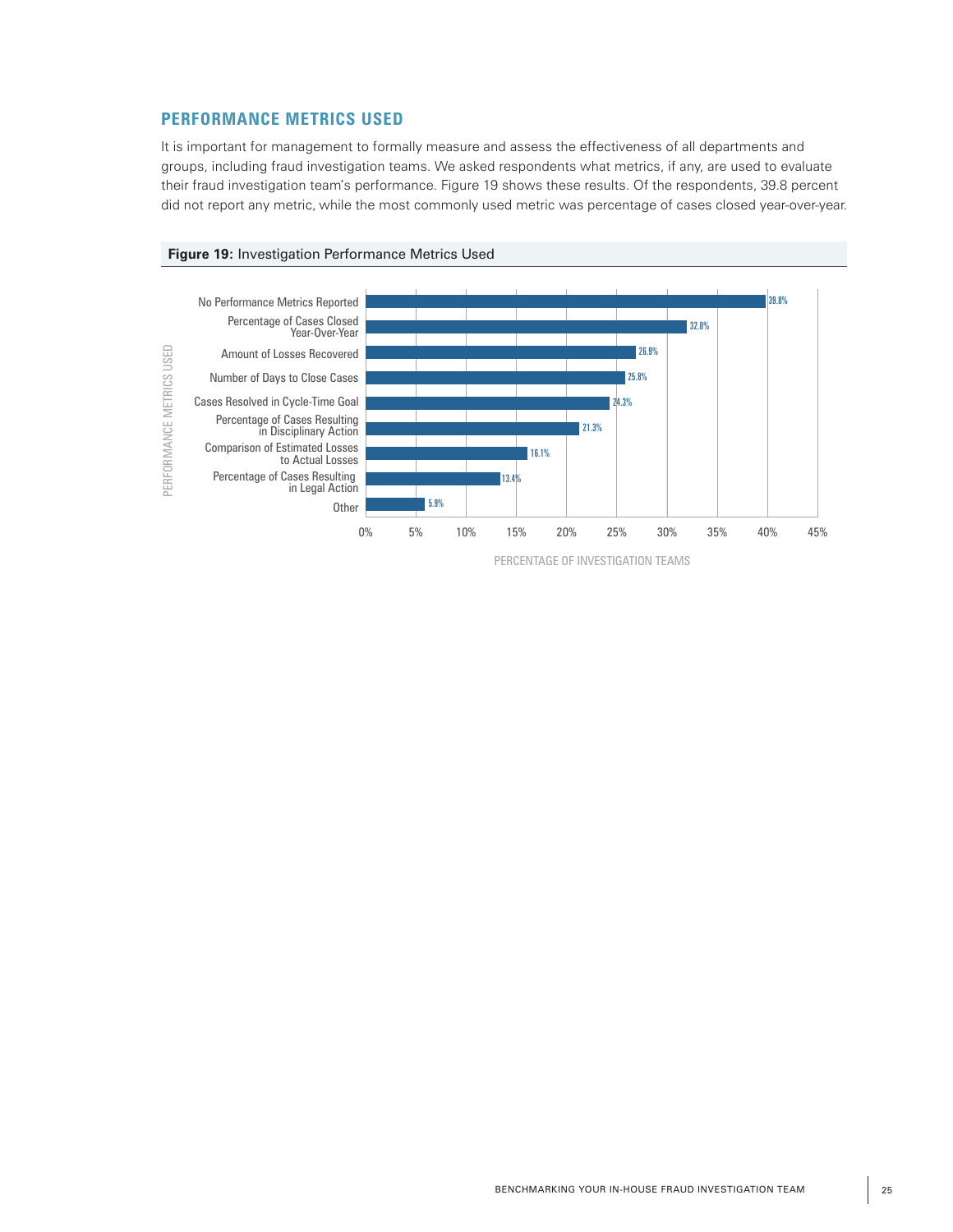#### <span id="page-25-0"></span>**EFFECTIVENESS OF PERFORMANCE METRICS**

We also analyzed the effectiveness of performance metrics themselves by looking at the average percentage of fraud losses recovered based on the metrics that organizations had in place, as shown in Figure 20. The two metrics associated with the highest average percentage of losses recovered are percentage of cases resulting in legal action and amount of losses recovered. An interesting trend in this data is that performance metrics that focused on the *quality* of the outcome of investigations (e.g., legal action, recovery or change of expected losses, and disciplinary action) corresponded with greater loss recovery than performance metrics based on the *quantity* of cases completed (e.g., cases resolved in a cycle-time goal, number of days to close cases, and percentage of cases closed year-over-year). Recall from [Figure 19](#page-24-1) that percentage of cases closed year-overyear is the most commonly reported metric, but organizations using it averaged the lowest percentage of losses recovered (33.5 percent) compared to any other specifically identified metric.

Another significant finding is the relatively low percentage of fraud losses recovered for organizations that did not report any performance metrics. Given that almost 40 percent of respondents did not report any performance metric, there appears to be substantial potential for these organizations to improve their recovery of fraud losses by implementing a more formal performance review process.



**Figure 20:** Effectiveness of Investigation Performance Metrics Based on Percentage of Losses Recovered

AVERAGE PERCENTAGE OF FRAUD LOSSES RECOVERED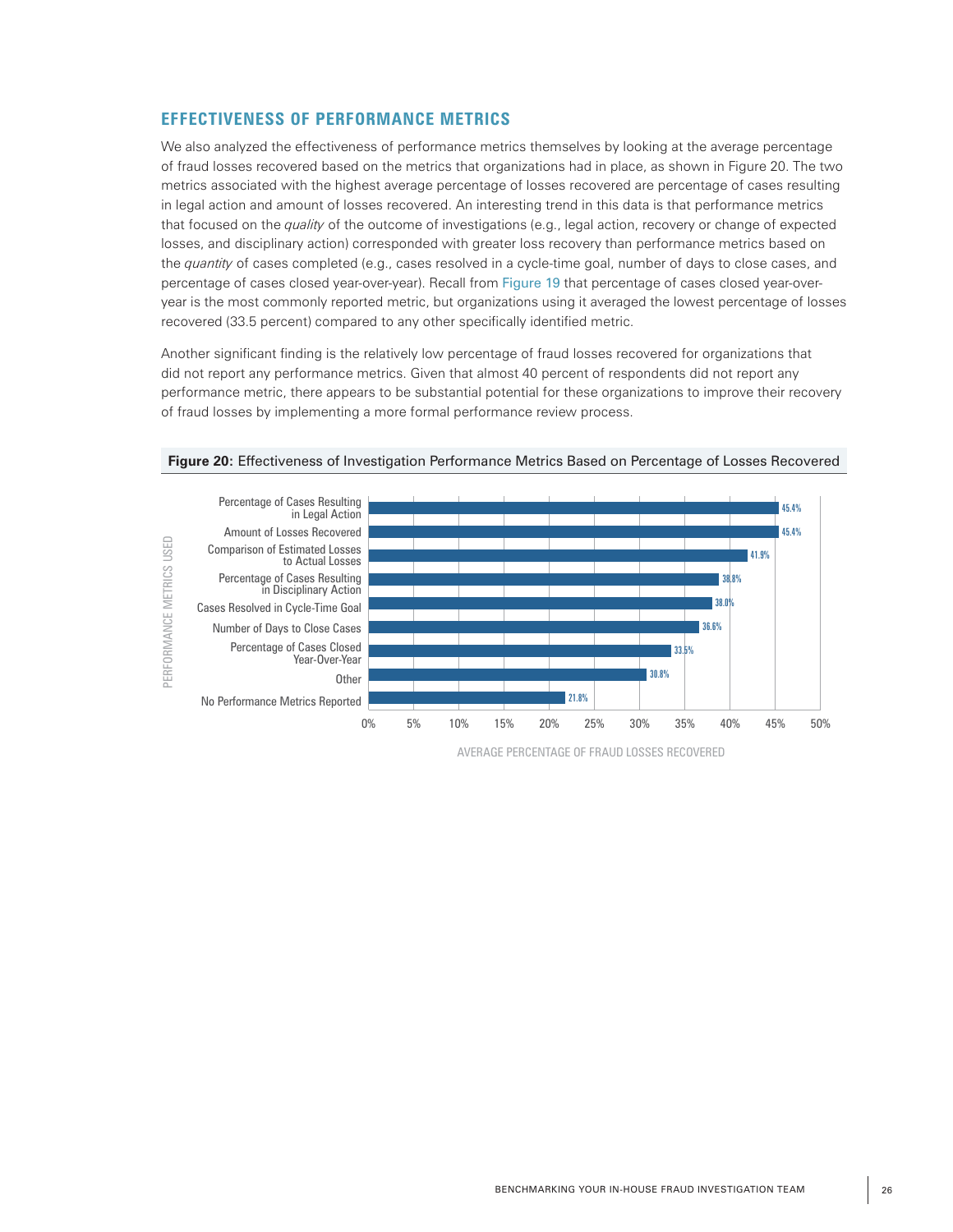# <span id="page-26-0"></span>About the ACFE

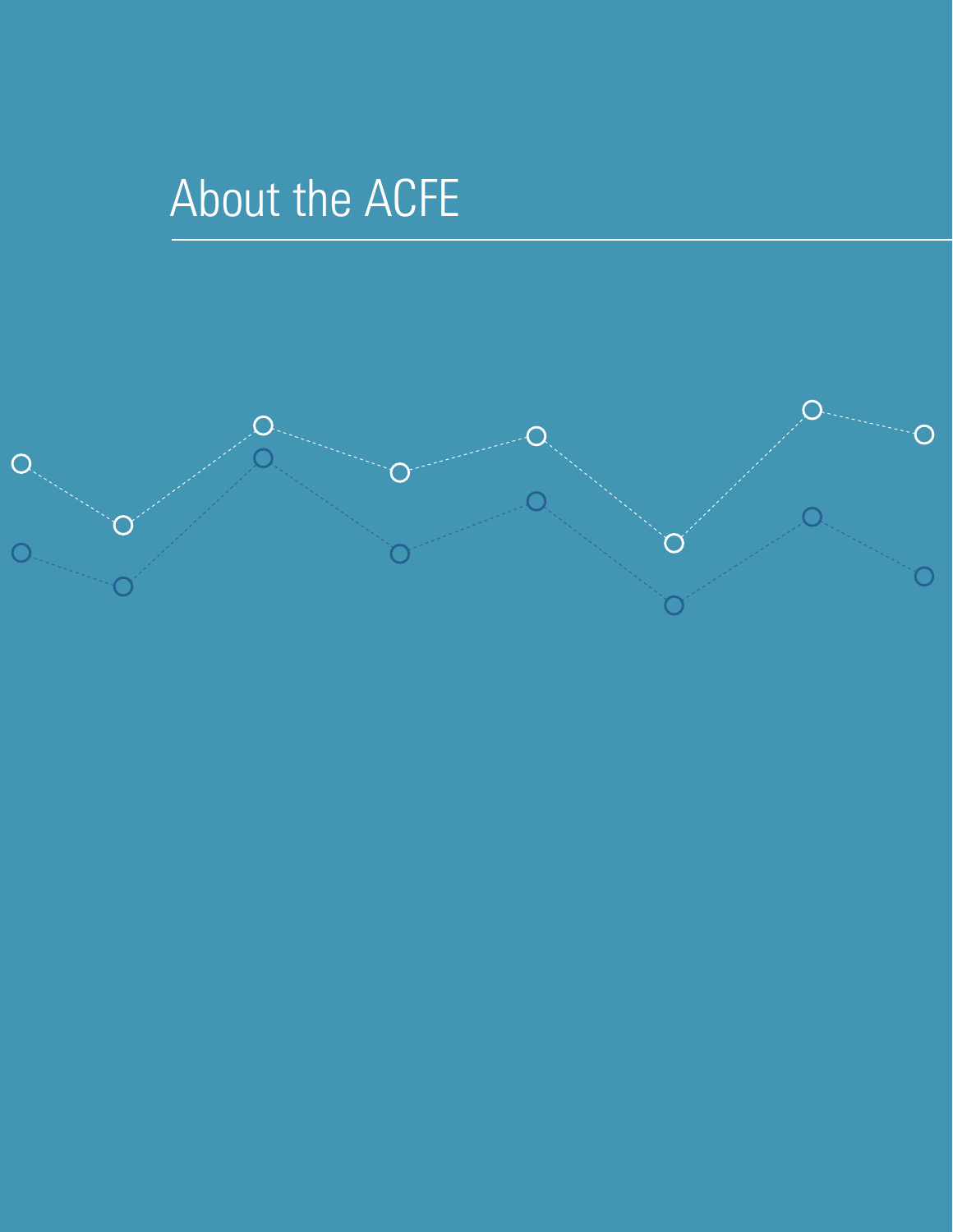**FOUNDED IN 1988** by Dr. Joseph T. Wells, CFE, CPA, the ACFE is the world's largest anti-fraud organization and premier provider of anti-fraud training and education. Together with more than 75,000 members in more than 150 countries, the ACFE is reducing business fraud worldwide and providing the training and resources needed to fight fraud more effectively.



The ACFE provides educational tools and practical solutions for anti-fraud professionals through initiatives including:

- Global conferences and seminars led by anti-fraud experts
- Instructor-led, interactive professional training
- Comprehensive resources for fighting fraud, including books, self-study courses and articles
- Leading anti-fraud publications, including *Fraud Magazine®, The Fraud Examiner* and *FraudInfo*
- Local networking and support through more than 170 ACFE chapters worldwide
- Anti-fraud curriculum and educational tools for colleges and universities

The positive effects of anti-fraud training are far-reaching. Clearly, the best way to combat fraud is to educate anyone engaged in fighting fraud on how to effectively prevent, detect and investigate it. By educating, uniting and supporting the global anti-fraud community with the tools to fight fraud more effectively, the ACFE is reducing business fraud worldwide and inspiring public confidence in the integrity and objectivity of the profession. The ACFE offers its members the opportunity for professional certification. The Certified Fraud Examiner (CFE) credential is preferred by businesses and government entities around the world and indicates expertise in fraud prevention and detection.

#### **MEMBERSHIP**

Immediate access to world-class anti-fraud knowledge and tools is a necessity in the fight against fraud. Members of the ACFE include accountants, internal auditors, fraud investigators, law enforcement officers, lawyers, business leaders, risk/compliance professionals and educators, all of whom have access to expert training, educational tools and resources. More than 75,000 members from all over the world have come to depend on the ACFE for solutions to the challenges they face in their professions. Whether their career is focused exclusively on preventing and detecting fraudulent activities or they just want to learn more about fraud, the ACFE provides the essential tools and resources necessary for anti-fraud professionals to accomplish their objectives. To learn more, visit [ACFE.com](www.ACFE.com) or call (800) 245-3321 / +1 (512) 478-9000.

#### **CERTIFIED FRAUD EXAMINERS**

Certified Fraud Examiners (CFEs) are anti-fraud experts who have demonstrated knowledge in four critical areas: Financial Transactions and Fraud Schemes, Law, Investigation, and Fraud Prevention and Deterrence. In support of CFEs and the CFE credential, the ACFE:



- Provides bona fide qualifications for CFEs through administration of the CFE Exam
- Requires CFEs to adhere to a strict code of professional conduct and ethics
- Serves as the global representative for CFEs to business, government and academic institutions
- Provides leadership to inspire public confidence in the integrity, objectivity and professionalism of CFEs